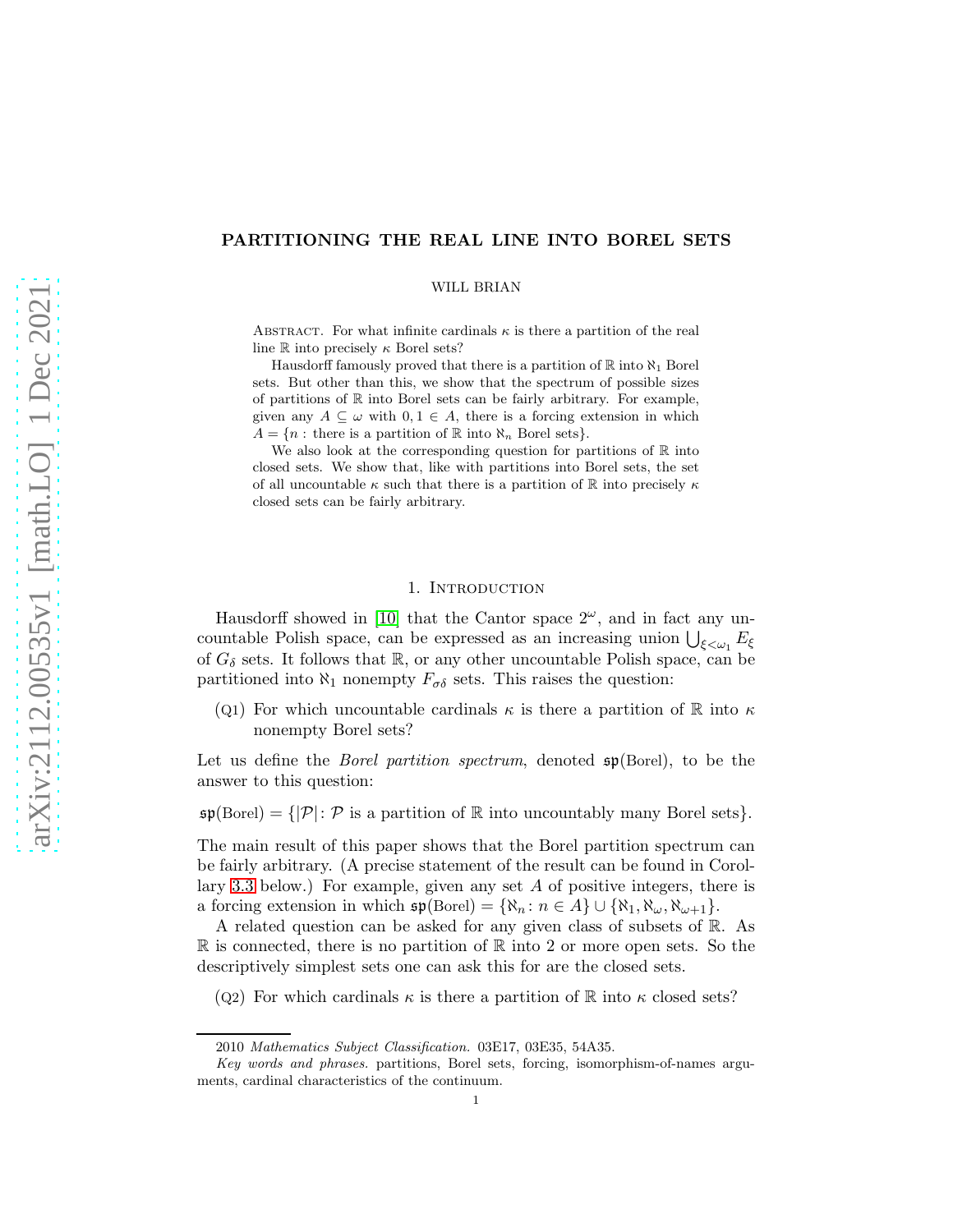Making use of the Baire Category Theorem, Sierpinski proved in [\[22\]](#page-21-0) that any partition of  $\mathbb R$  into at least 2 nonempty closed sets is uncountable. (Using the modern vocabulary, his proof actually shows that any partition of R into closed sets has size  $\geq$  cov( $\mathcal{M}$ ).) Let us define the *closed partition* spectrum, denoted  $\mathfrak{sp}(\text{closed})$ , to be the answer to  $(Q2)$ :

 $\mathfrak{sp}(\text{closed}) = \{|\mathcal{P}|: \mathcal{P} \text{ is a partition of } \mathbb{R} \text{ into at least 2 closed sets}\}.$ 

We show that, like the Borel partition spectrum,  $\mathfrak{sp}(closed)$  can be fairly arbitrary – even more so, in fact, since the closed partition spectrum need not contain  $\aleph_1$ . For example, given any set A of positive integers, there is a forcing extension in which  $\mathfrak{sp}(\text{closed}) = {\aleph_n : n \in A} \cup {\aleph_{\omega}, \aleph_{\omega+1}}.$ 

These results about  $\mathfrak{sp}(\text{Borel})$  and  $\mathfrak{sp}(\text{closed})$  are encompassed in a single theorem, Theorem [3.2](#page-8-1) below. The proof identifies a notion of forcing that adds partitions of  $\mathbb R$  into closed sets having certain prescribed sizes, while avoiding partitions of  $\mathbb R$  into Borel sets with other sizes. The second of these tasks is the more difficult. It is accomplished via an isomorphism-of-names argument, similar to the folklore proof (found, e.g., in [\[3,](#page-20-1) Theorem 3.1]) that, after many mutually generic Cohen reals are added to a model of CH, there are no MAD families of size strictly between  $\aleph_1$  and c.

Let us point out that analogues of  $(Q_1)$  and  $(Q_2)$  have been asked and answered (or partly answered) concerning other extremal families. For example, consider  $\mathfrak{sp}(MAD) = \{ \kappa \geq \aleph_0 : \text{there is a MAD family of size } \kappa \}.$  Hech-ler showed in [\[11\]](#page-20-2) that  $\mathfrak{sp}(MAD)$  can include any prescribed set of cardinals, and Blass showed in [\[2\]](#page-20-3) how to exclude certain cardinals from  $\mathfrak{sp}(MAD)$ . She-lah and Spinas proved the strongest results in [\[21\]](#page-21-1), showing that  $\mathfrak{sp}(MAD)$ can be rather arbitrary, especially on the regular cardinals. Similarly, the spectrum of possible sizes of maximal independent families,  $\mathfrak{sp}(mif)$ , was investigated recently by Fischer and Shelah in  $[6, 7]$  $[6, 7]$ . Like with  $\mathfrak{sp}(MAD)$ , they proved that  $\mathfrak{sp}(mif)$  can be fairly arbitrary, especially on the regular cardinals. Similar work concerning maximal cofinitary groups was done by Fischer in [\[8\]](#page-20-6). Ultimately, all these proofs share the same core idea: variations on the isomorphism-of-names argument mentioned above. In every case, the key to making this kind of argument work is to find an automorphism-rich poset that can be used to add extremal families of prescribed sizes. One notable exception to this rule is Shelah's analysis of the set of possible sizes of ultrafilter bases in [\[20\]](#page-21-2), where he proves, from large cardinal hypotheses, that this spectrum can exhibit fairly chaotic behavior.

## 2.  $\mathfrak{sp}(\text{Borel})$  AND  $\mathfrak{sp}(\text{CLOSED})$  DO NOT DEPEND ON  $\mathbb R$

We begin this section by observing that the definition of  $\mathfrak{sp}(\text{Borel})$  does not depend on  $\mathbb{R}$ , and remains unchanged when  $\mathbb{R}$  is replaced by any other uncountable Polish space:

Theorem 2.1. *If* X *is any uncountable Polish space, then*

 $\mathfrak{sp}(\text{Borel}) = \{ \kappa > \aleph_0 : \text{there is a partition of } X \text{ into } \kappa \text{ Borel sets} \}.$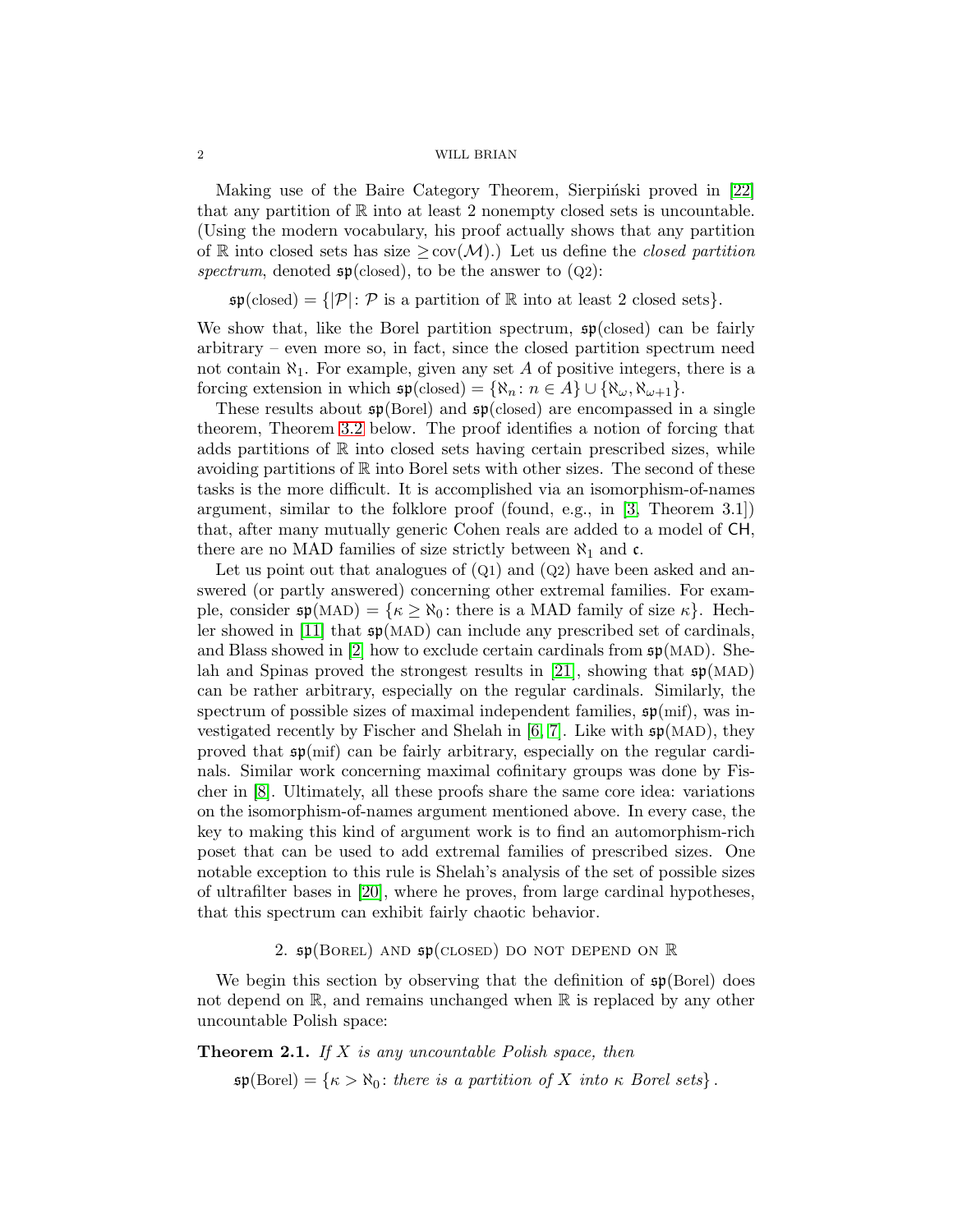*Proof.* By a theorem of Kuratowski (see [\[14,](#page-20-7) Theorem 15.6]), any two uncountable Polish spaces are Borel isomorphic: in other words, there is a bijection  $f : \mathbb{R} \to X$  such that  $A \subseteq \mathbb{R}$  is Borel if and only if  $f[A]$  is Borel. Thus if P is any partition of R into Borel sets, then  $\{f[B]: B \in \mathcal{P}\}\$ is a partition of X into Borel sets, and if  $Q$  is any partition of X into Borel sets, then  $\{f^{-1}[B]: B \in \mathcal{Q}\}$  is a partition of R into Borel sets.

It turns out that the same is true for  $\mathfrak{sp}(\text{closed})$ : if X is any uncountable Polish space, then

 $\mathfrak{sp}(\text{closed}) = \{ \kappa > \aleph_0 : \text{there is a partition of } X \text{ into } \kappa \text{ closed sets} \}.$ 

A related theorem is proved by Miller in [\[16,](#page-20-8) Theorem 3]: R can be partitioned into  $\aleph_1$  closed sets if and only if some uncountable Polish space can be, if and only if every uncountable Polish space can be. We wish to prove the same, but with any uncountable  $\kappa$  in place of  $\aleph_1$ . Miller's proof does not readily adapt to this task, because it uses in an essential way the fact that  $\aleph_1$  is the smallest uncountable cardinal. So we take a different approach. First we need a few lemmas.

<span id="page-2-0"></span>Lemma 2.2. *For any uncountable cardinal* κ*, the following are equivalent:*

- *(1) There is a partition of*  $2^{\omega}$  *into*  $\kappa$  *closed sets.*
- *(2)* There is a partition of  $\omega^{\omega}$  into  $\kappa$  compact sets.
- *(3) For every uncountable Polish space* X*, there is a partition of* X *into* κ *compact sets.*
- *(4) For some uncountable compact Polish space* X*, there is a partition of* X *into*  $\kappa$   $F_{\sigma}$  *sets.*

*Proof.* Throughout the proof, if  $X \subseteq Y$  and  $P$  is a partition of Y, then  $\mathcal{P} \upharpoonright X = \{K \cap X : K \in \mathcal{P}\}\$ denotes the restriction of  $\mathcal{P}$  to X. We prove that  $(1) \Rightarrow (2) \Rightarrow (3) \Rightarrow (4) \Rightarrow (1)$ .

 $(1) \Rightarrow (2)$ : Suppose P is a partition of  $2^{\omega}$  into  $\kappa$  closed sets. We claim first that there is a closed  $X \subseteq 2^{\omega}$  such that  $\mathcal{P} \restriction X$  is a partition of X into  $\kappa$  nowhere dense closed sets (nowhere dense in X, that is).

To see this, we define a descending transfinite sequence of closed subsets of 2<sup>ω</sup>. Let  $X_0 = 2^{\omega}$ , and if  $\alpha$  is a limit ordinal, take  $X_{\alpha} = \bigcap_{\xi < \alpha} X_{\xi}$ . At stage  $\alpha$ , given  $X_{\alpha}$ , form  $X_{\alpha+1}$  by removing any open subset of  $\overline{X}_{\alpha}$  contained in a single member of P:  $X_{\alpha+1} = X_{\alpha} \setminus \bigcup \{U : U \text{ is open in } X_{\alpha} \text{ and } |{\mathcal{P}}| |U| = 1\}$ . Because  $2^{\omega}$  is second countable, there is some  $\beta < \omega_1$  such that  $X_{\beta} = X_{\gamma}$ for all  $\gamma \geq \beta$ . Let  $X = X_{\beta}$ . Clearly,  $\mathcal{P} \upharpoonright X$  is a partition of X into compact nowhere dense sets. Furthermore, at any stage  $\alpha < \beta$  of our recursion,  $\{K \in \mathcal{P} : K \cap X_\alpha \neq K \cap X_{\alpha+1}\}$  is countable. Thus  $\{K \in \mathcal{P} : K \cap X \neq K\}$ is countable. It follows that  $|\mathcal{P}| |X| = |\mathcal{P}| = \kappa$ .

Now, we claim there is a subspace Y of X such that  $Y \approx \omega^{\omega}$  and  $\mathcal{P} \restriction Y$ is a partition of Y into  $\kappa$  compact sets. Fix a countable basis  $\beta$  for X, and for every  $U \in \mathcal{B}$  fix some  $K_U \in \mathcal{P}$  such that  $K_U \cap U \neq \emptyset$ . Let  $Y =$  $X \setminus \bigcup \{K_U : U \in \mathcal{B}\}.$  Clearly  $\mathcal{P} \restriction Y = \mathcal{P} \setminus \{K_U : U \in \mathcal{B}\},$  so  $\mathcal{P}$  partitions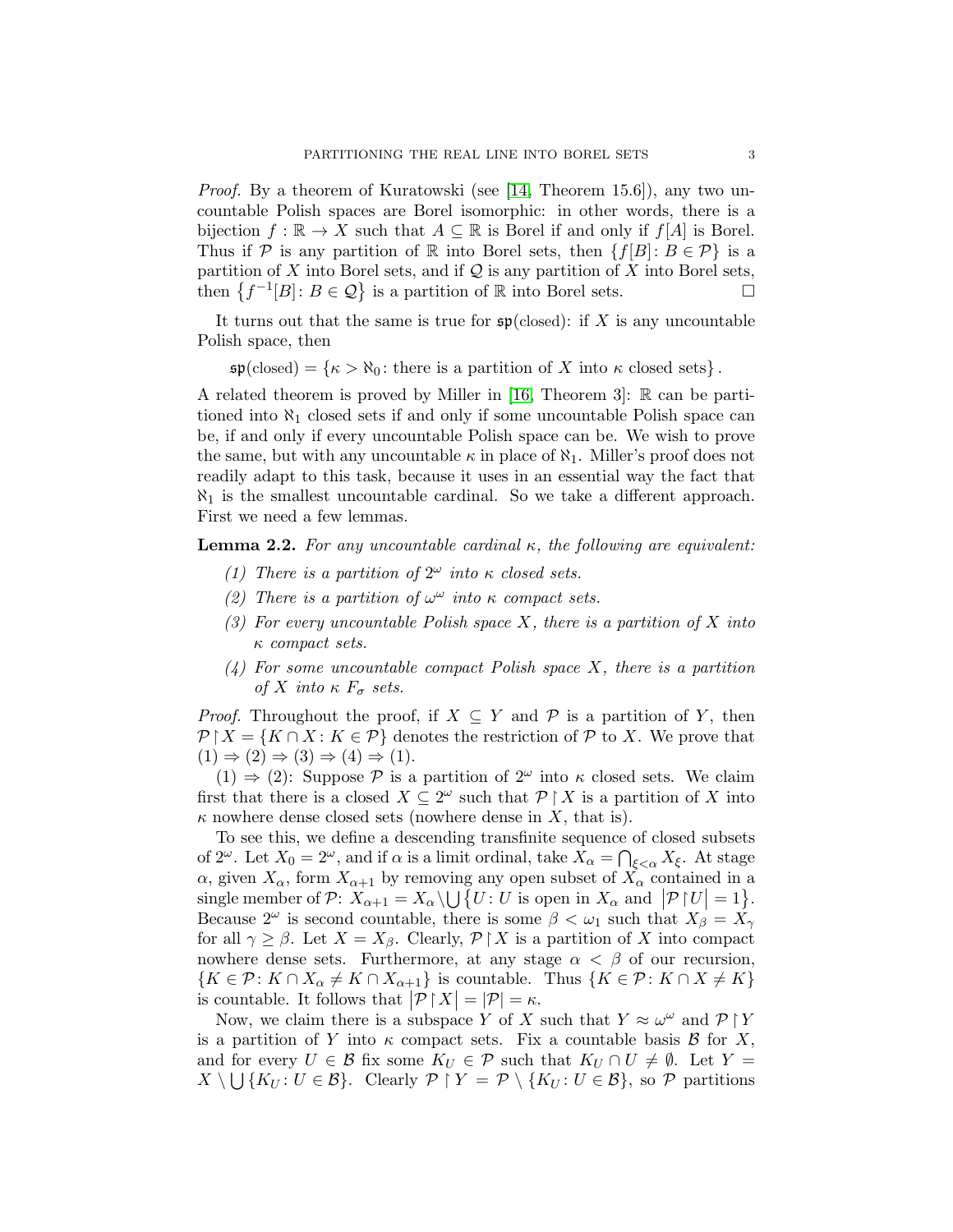Y into  $\kappa$  compact sets. That  $Y \approx \omega^{\omega}$  follows from the Alexander-Urysohn characterization of  $\omega^{\omega}$  as the unique nowhere compact, zero-dimensional Polish space without isolated points (see [\[14,](#page-20-7) Theorem 7.7]).

(2)  $\Rightarrow$  (3): Suppose P is a partition of  $\omega^{\omega}$  into  $\kappa$  compact sets, and let  $X$  be any uncountable Polish space. Decompose  $X$  into its scattered part and perfect part: i.e., let  $X = Y \cup Z$ , where Y is countable and Z is closed in X (hence still Polish) and Z has no isolated points. By [\[14,](#page-20-7) Exercise 7.15], there is a continuous bijection  $f : \omega^{\omega} \to Z$ . But then  ${f[K]: K \in \mathcal{P}} \cup { \{y\}: y \in Y }$  is a partition of X into  $\kappa$  compact sets.

 $(3) \Rightarrow (4)$ : This implication is obvious, since "every uncountable Polish" space" includes some compact spaces, and compact sets are  $F_{\sigma}$ .

 $(4) \Rightarrow (1)$ : Suppose X is an uncountable compact Polish space. By [\[14,](#page-20-7) Theorem 7.4, there is a continuous surjection  $f: 2^{\omega} \to X$ . If P is any partition of X into  $\kappa$   $F_{\sigma}$  sets, then  $\mathcal{Q} = \{f^{-1}[K]: K \in \mathcal{P}\}\$ is a partition of  $2^{\omega}$  into  $\kappa$   $F_{\sigma}$  sets. But every  $F_{\sigma}$  subset of  $2^{\omega}$  can be partitioned into countably many closed sets. (This observation is attributed to Luzin in [\[16,](#page-20-8) Theorem 2].) Thus, by breaking up any non-closed members of  $\mathcal Q$  into countably many closed pieces, we can refine Q to obtain a partition of  $2^{\omega}$ into  $\kappa$  closed sets.

Define the *Sierpinski cardinal* not be the minimum size of a cardinal satisfying the equivalent statements in Lemma [2.2:](#page-2-0) that is,

 $\mathfrak{n} = \min\{|\mathcal{P}|: \mathcal{P} \text{ is a partition of } 2^{\omega} \text{ into uncountably many closed sets}\}\$ 

= min { $|\mathcal{P}|$ :  $\mathcal P$  is a partition of  $\omega^{\omega}$  into compact sets}.

Recall that the dominating number  $\mathfrak d$  is equal to the smallest covering of  $\omega^{\omega}$  by compact sets. Hence  $\mathfrak{d} \leq \mathfrak{n}$ . And clearly  $\mathfrak{n} \leq \mathfrak{c}$ , because  $\omega^{\omega}$  can be partitioned into singletons. Thus we may consider  $\acute{\textbf{n}}$  to be a cardinal characteristic of the continuum. Quite a bit is known already about this cardinal. The main results are due to Stern [\[24\]](#page-21-3), Miller [\[16\]](#page-20-8), Newelski [\[18\]](#page-20-9), and Spinas [\[23\]](#page-21-4), who studied this cardinal implicitly without giving it a name, and Hrušak [\[12,](#page-20-10) [13\]](#page-20-11), who denotes it  $\mathfrak{a}_T$ . The name "Sierpinski cardinal" and the notation  $\hat{\mathfrak{n}}$  were suggested by Banakh in [\[1\]](#page-20-12).

A set S of cardinals is *closed under singular limits* if for every singular cardinal  $\kappa$ , if  $S \cap \kappa$  is unbounded in  $\kappa$  then  $\kappa \in S$ .

<span id="page-3-0"></span>**Lemma 2.3.** *The set*  $S = \{\kappa: \text{ there is a partition of } 2^{\omega} \text{ into } \kappa \text{ closed sets}\}\$ *is closed under singular limits.*

*Proof.* Suppose  $\kappa$  is a singular cardinal and  $S \cap \kappa$  is unbounded in  $\kappa$ . Let  $\nu = \text{cf}(\kappa) < \kappa$ , and let  $\langle \alpha_{\xi} : \xi < \nu \rangle$  be a sequence of cardinals in S increasing up to  $\kappa$ . Fix some  $\lambda \in S$  with  $\nu \leq \lambda < \kappa$ .

Let  $\{K_{\xi} : \xi < \lambda\}$  be a partition of  $2^{\omega}$  into closed sets. Observe that  $\{2^{\omega} \times K_{\xi} : \xi < \lambda\}$  is a partition of  $2^{\omega} \times 2^{\omega} \approx 2^{\omega}$  into  $\lambda$  copies of  $2^{\omega}$ . Thus we may (and do) assume that  $K_{\xi} \approx 2^{\omega}$  for each  $\xi < \lambda$ . For each  $\xi < \nu$ , let  $\mathcal{P}_{\xi}$ be a partition of  $K_{\xi}$  into  $\alpha_{\xi}$  closed sets (using the fact that  $\alpha_{\xi} \in S$ ). Then  $\bigcup_{\xi \leq \nu} \mathcal{P}_{\xi} \cup \{K_{\xi} : \nu \leq \xi < \lambda\}$  is a partition of  $2^{\omega}$  into  $\kappa$  closed sets.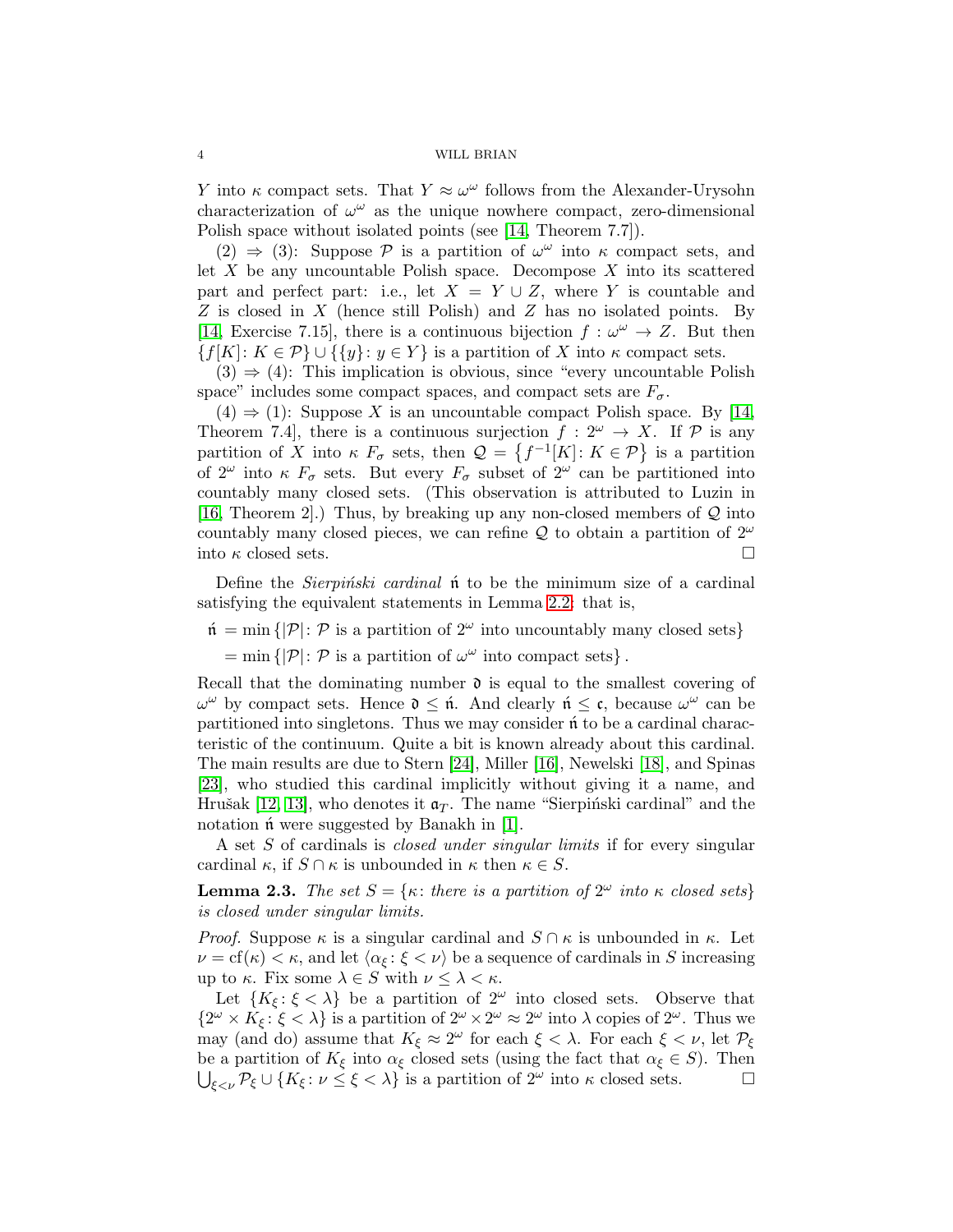<span id="page-4-1"></span>Theorem 2.4. *Let* κ *be an uncountable cardinal. Then all six statements of the following form are equivalent:*

*Some/every uncountable Polish space can be partitioned into* κ  $compact/closed/F_{\sigma}$  *sets.* 

*Proof.* It is clear that (every-compact)  $\Rightarrow$  (every-closed)  $\Rightarrow$  (every- $F_{\sigma}$ ), and that (some-compact)⇒(some-closed)⇒(some- $F_{\sigma}$ ). Also, Lemma [2.2](#page-2-0) implies that (every- $F_{\sigma}$ )  $\Rightarrow$  (some-compact): because if every uncountable Polish space can be partitioned into  $\kappa F_{\sigma}$  sets, then in particular some uncount-able compact Polish space can be, and by Lemma [2.2](#page-2-0) this implies  $\omega^{\omega}$  can be partitioned into  $\kappa$  compact sets. Thus, to prove the theorem, we need to show (some- $F_{\sigma}$ )  $\Rightarrow$  (every-compact).

So let X be some uncountable Polish space, and suppose  $P$  is a partition of X into  $\kappa F_{\sigma}$  sets. If  $\kappa = \hat{\mathfrak{n}}$ , then by definition, there is a partition of  $\omega^{\omega}$  into not compact sets, and by Lemma [2.2](#page-2-0) every uncountable Polish space can be partitioned into  $\kappa$  compact sets, and we are done. So let us suppose  $\kappa > \hat{\mu}$ . We consider two cases.

For the first case, suppose  $\kappa$  is regular. By the definition of  $\hat{\mathfrak{n}}$  and Lemma [2.2,](#page-2-0) there is a partition  $Q$  of X into not compact sets. Because  $|\mathcal{P}| = \kappa > \hat{\mathfrak{n}}$  and  $\kappa$  is regular, there is some  $K \in \mathcal{Q}$  such that  $|\mathcal{P}|K| = \kappa$ . Thus  $\mathcal{P} \restriction K$  is a partition of K into  $\kappa$  compact subsets. But K is a compact Polish space, and uncountable because  $|K| \geq |\mathcal{P}| |K| = \kappa$ . Thus some compact uncountable Polish space can be partitioned into  $\kappa F_{\sigma}$  sets. Invoking Lemma [2.2](#page-2-0) again, this implies every uncountable Polish space can be partitioned into  $\kappa$  compact sets.

For the second case, suppose  $\kappa$  is singular. As in the first case, there is a partition Q of X into  $\mathfrak{h}$  compact sets. If  $|\mathcal{P}|K| = \kappa$  for some  $K \in \mathcal{Q}$ , then we may argue as in the first case and conclude that every uncountable Polish space can be partitioned into  $\kappa$  compact sets, and we are done. So let us suppose instead that  $|\mathcal{P}| K| < \kappa$  for every  $K \in \mathcal{Q}$ . Let  $\lambda$  be any cardinal with  $\mathfrak{n} < \lambda < \kappa$ . Because  $|\mathcal{P}| = \kappa > \lambda > \mathfrak{n} = |\mathcal{Q}|$ , there is some  $K \in \mathcal{Q}$  such that  $|\mathcal{P} \upharpoonright K| \geq \lambda$ . Let  $\mu = |\mathcal{P} \upharpoonright K|$ , and note that  $\mu < \kappa$  (by the third sentence of this paragraph). Now, as in the previous paragraph, K is a compact uncountable Polish space that can be partitioned into  $\mu F_{\sigma}$ sets. By Lemma [2.2,](#page-2-0) this implies  $2^{\omega}$  can be partitioned into  $\mu$  closed sets. Because  $\lambda$  was an arbitrary cardinal below  $\kappa$  and  $\lambda \leq \mu < \kappa$ , this shows that  $S = {\mu : \text{there is a partition of } 2^{\omega} \text{ into } \mu \text{ closed sets}}$  is unbounded below  $\kappa$ . By Lemma [2.3,](#page-3-0)  $\kappa \in S$ . By Lemma [2.2,](#page-2-0) this implies every uncountable Polish space can be partitioned into  $\kappa$  compact sets.

<span id="page-4-0"></span>Corollary 2.5. *For any uncountable Polish space* X*,*

 $\mathfrak{sp}(\text{closed}) = \{\kappa > \aleph_0 : \text{there is a partition of } X \text{ into } \kappa \text{ compact sets}\}\$  $= {\kappa > \aleph_0 : there is a partition of X into \kappa closed sets}$  $= {\kappa > \aleph_0 : there is a partition of X into \kappa F_\sigma sets}.$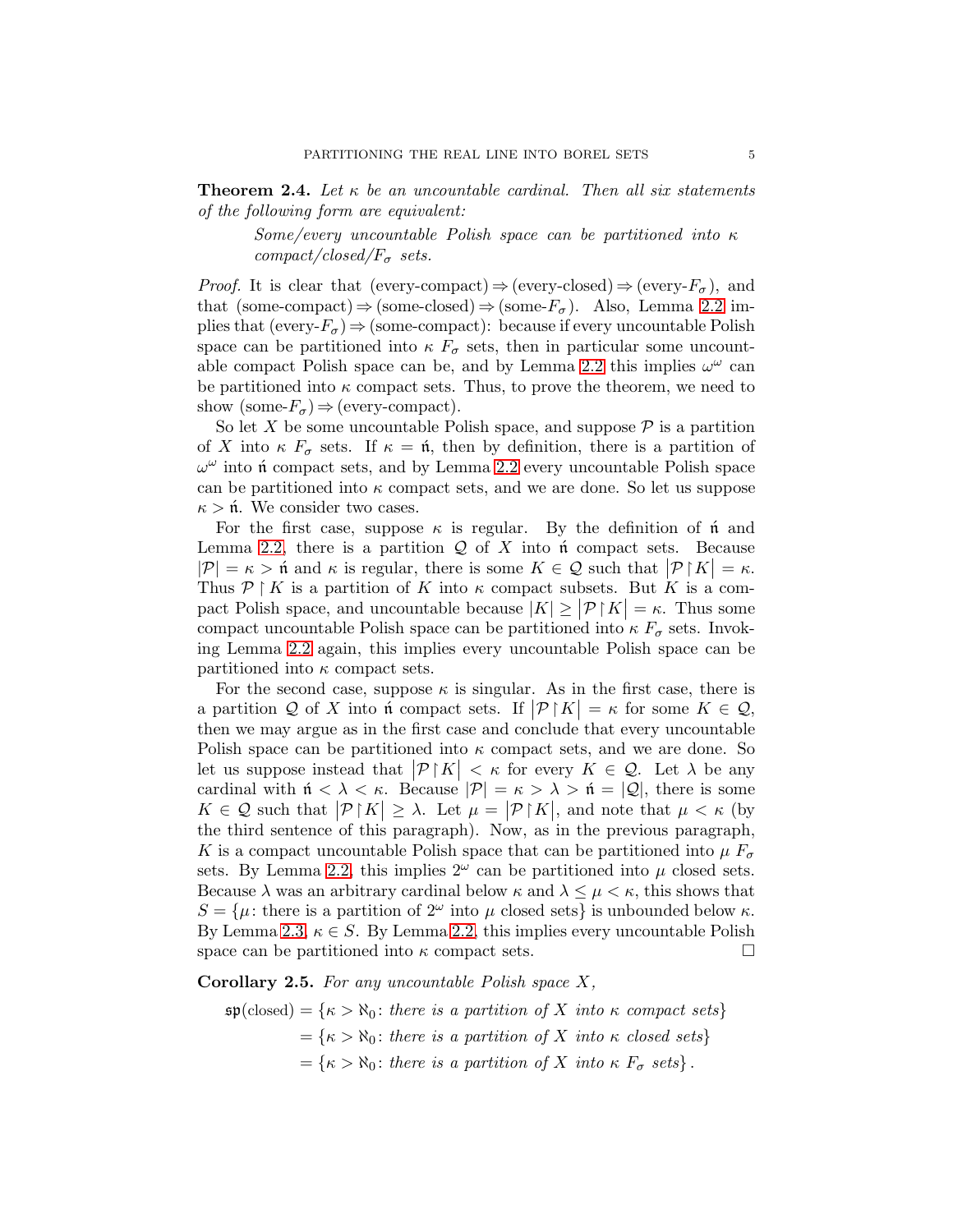<span id="page-5-0"></span>Corollary 2.6.  $\min(\mathfrak{sp}(\text{closed})) = \mathfrak{n} \geq \mathfrak{d}$ .

We note that the inequality  $\mathfrak{n} \geq \mathfrak{d}$  has been observed before, and can be considered folklore. It is (arguably) implicit in Miller [\[16\]](#page-20-8), and was observed explicitly by Hrušak in  $[13]$  and later by Banakh in  $[1]$ . Anticipating the main theorem in Section 3, note that this inequality gives us an easy way of excluding an initial segment of the uncountable cardinals from  $\mathfrak{sp}(\text{closed})$ : simply make  $\mathfrak d$  big.

### Corollary 2.7. sp(closed) *is closed under singular limits.*

*Proof.* This follows from Corollary [2.5](#page-4-0) and Lemma [2.3.](#page-3-0) □

It is worth pointing out that the same result holds for sp(Borel), by a very similar argument. The analogous result also holds for the set  $\mathfrak{sp}(MAD)$  mentioned in the introduction [\[11,](#page-20-2) Theorem 3.1], again by a similar argument.

## Theorem 2.8. sp(Borel) *is closed under singular limits.*

*Proof.* Suppose  $\kappa$  is a singular cardinal and  $\mathfrak{sp}(\text{Borel}) \cap \kappa$  is unbounded in κ. Let  $\nu = cf(\kappa) < \kappa$ , and let  $\langle \alpha_{\xi} : \xi < \nu \rangle$  be a sequence of cardinals in  $\mathfrak{sp}(\text{Borel})$  increasing up to  $\kappa$ . Fix some  $\lambda \in \mathfrak{sp}(\text{Borel})$  with  $\nu \leq \lambda < \kappa$ .

Let  $\{B_{\xi} : \xi < \lambda\}$  be a partition of  $2^{\omega}$  into  $\lambda$  Borel sets. Observe that  $\{2^{\omega}\times B_{\xi}:\xi<\lambda\}$  is a partition of  $2^{\omega}\times 2^{\omega}\approx 2^{\omega}$  into  $\lambda$  uncountable Borel sets. Thus we may (and do) assume that  $B_{\xi}$  is uncountable for each  $\xi < \lambda$ . Every uncountable Borel set contains a closed subspace homeomorphic to 2<sup>ω</sup>. For each  $\xi < \nu$ , fix  $C_{\xi} \subseteq B_{\xi}$  with  $C_{\xi} \approx 2^{\omega}$ , and let  $\mathcal{P}_{\xi}$  be a partition of  $C_{\xi}$  into  $\alpha_{\xi}$  Borel sets. Then  $\bigcup_{\xi \leq \nu} \mathcal{P}_{\xi} \cup \{B_{\xi} \setminus C_{\xi} : \xi < \nu\} \cup \{B_{\xi} : \nu \leq \xi < \lambda\}$ is a partition of  $2^{\omega}$  into  $\kappa$  Borel sets.

We end this section with some terminology regarding trees, and two open questions regarding the Sierpinski cardinal no.

Recall that a *subtree* of  $2^{\langle \omega \rangle}$  is a subset of  $2^{\langle \omega \rangle}$  that is closed under taking initial segments. A subtree T of  $2^{\lt \omega}$  is *pruned* if every node of T has a successor in T. A *branch* through T means a function  $b \in 2^{\omega}$  such that  $b \nvert n \in T$  for all  $n < \omega$ . If T is a subtree of  $2<sup>{\omega}</sup>$ , we denote by [T] the set of all branches through T. It is not difficult to see that  $||T||$  is closed in  $2^{\omega}$ for any subtree T of  $2<sup>{\omega}</sup>$ ; and conversely, for every closed  $C \subseteq 2^{\omega}$  there is a subtree T of  $2^{<\omega}$  with  $C = \|T\|$  (for details, see [\[14,](#page-20-7) Chapter 2]). Similar terminology is used for subtrees of  $\omega^{\langle \omega \rangle}$  or of  $2^{\langle k \rangle}$ .

Representing closed sets with trees in this way, Theorem [2.4](#page-4-1) states that  $\kappa \in \mathfrak{sp}(\text{closed})$  if and only if  $\kappa > \aleph_0$  and there is a MAD family of  $\kappa$  subtrees of  $2^{<\omega}$ . Similarly,  $\kappa \in \mathfrak{sp}(\text{closed})$  if and only if there is a MAD family of  $\kappa$  finitely branching, pruned subtrees of  $\omega^{\langle \omega \rangle}$ . These characterizations of  $\mathfrak{sp}(\text{closed})$  explain Hrušák's notation, writing  $\mathfrak{a}_T$  for  $\min(\mathfrak{sp}(\text{closed}))$ . This relationship between  $\hat{\mathfrak{n}}$  and  $\mathfrak{a}$  raises the following questions.

Question 2.9. *Is it consistent that*  $\acute{n}$  *has countable cofinality?*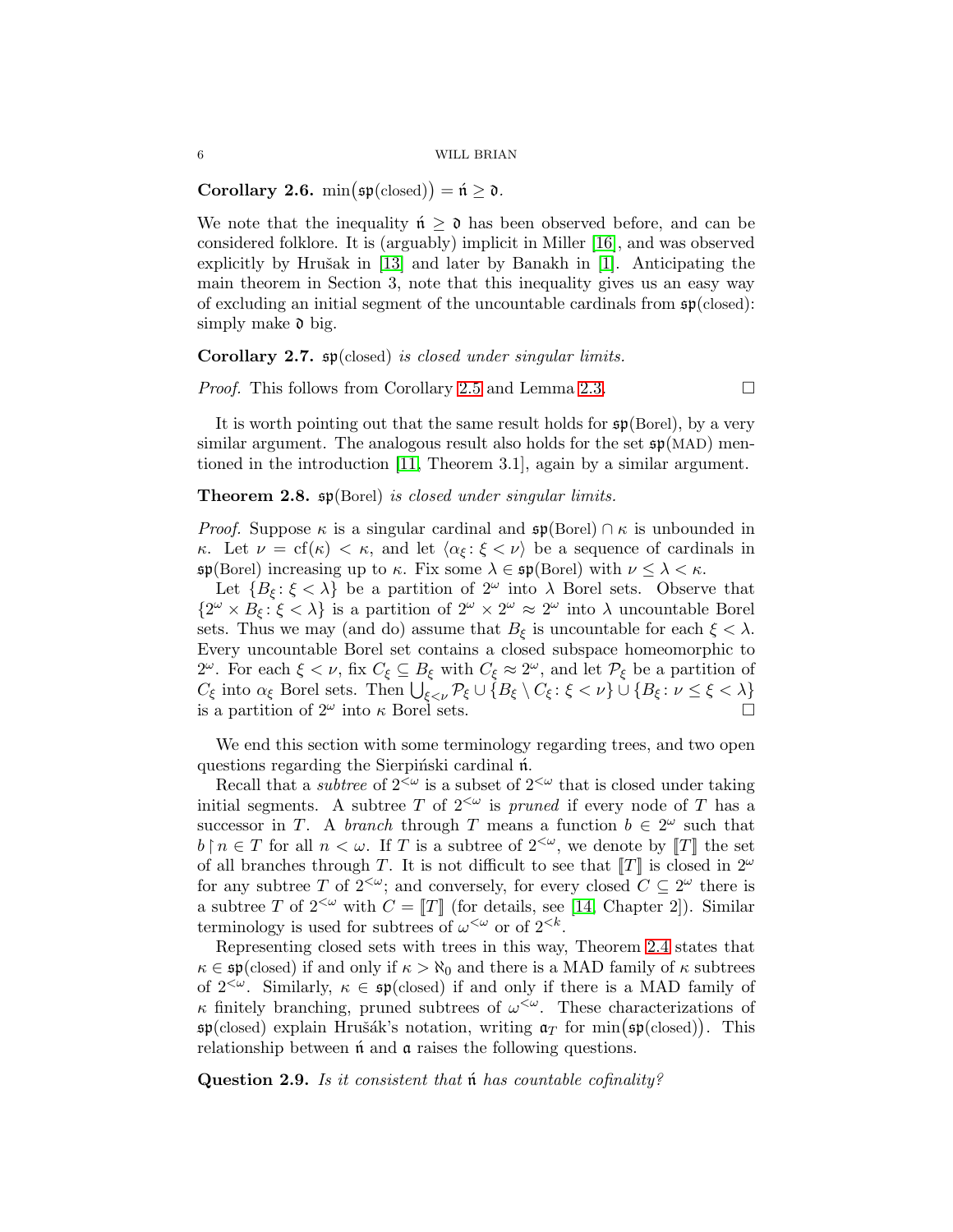The corresponding question for  $\alpha$  was solved by Brendle in [\[4\]](#page-20-13), where he used Shelah's template forcing technique to obtain a model of  $\mathfrak{a} = \aleph_{\omega}$ . It is relatively easy to make  $\acute{\textbf{n}}$  singular of uncountable cofinality: e.g., by adding  $\aleph_{\omega_1}$  Cohen reals to a model of CH, we get a model where  $\mathfrak{d} = \mathfrak{n} = \mathfrak{c} = \aleph_{\omega_1}$ .

It is also simple to prove the consistency of  $a < \mathfrak{n}$ . This holds, for example, in the Cohen model, where  $\aleph_1 = \mathfrak{a} < \mathfrak{d} = \mathfrak{n}$ .

## Question 2.10. *Is*  $a \leq \hat{n}$ ?

We note that if  $n' < a$  is consistent, then proving it is likely very difficult. This is because  $\mathfrak{n} < \mathfrak{a}$  implies  $\mathfrak{d} < \mathfrak{a}$ . The consistency of  $\mathfrak{d} < \mathfrak{a}$  was an open question for a long time, solved by Shelah in [\[20\]](#page-21-2). Shelah's technique will not work, however, for obtaining a model of  $\mathfrak{n} < \mathfrak{a}$ : his technique makes  $\mathfrak{n}$ large for the same reasons it makes a large. (Roughly, by an "averaging of names" argument, an ultrapower  $\mathbb{P}^{\kappa}/\mathcal{U}$  forces that if  $\mathfrak{n} \geq \kappa$  then  $\mathfrak{n} = \mathfrak{c}$ .)

# 3. Forcing an (almost) arbitrary spectrum

Every  $\kappa \in \mathfrak{sp}(\text{Borel})$  is an example what Blass calls a " $\Delta_1^1$  characteristic" in [\[2\]](#page-20-3). Blass proves [\[2,](#page-20-3) Theorems 8 and 9] that there can be many cardinals between  $\aleph_1$  and c that are not  $\Delta_1^1$  characteristics, and therefore are not in  $\mathfrak{sp}(\text{Borel})$ . For example, it is consistent to have the set of  $\mathbf{\Delta}^1_1$  characteristics be equal to precisely  $\{\aleph_n : n \text{ is a power of } 17\} \cup \{\aleph_\omega, \aleph_{\omega+1}\}.$  Blass' method does not guarantee that any of these  $\Delta_1^1$  characteristics will be in  $\mathfrak{sp}(\text{Borel})$ , except of course for  $\aleph_1$  and c. But his results do show at least that  $\mathfrak{sp}(\text{Borel})$ can contain large gaps, and that it is possible to surgically exclude specific cardinals from  $\mathfrak{sp}(\mathrm{Borel})$ . (We should mention that the consistency of having  $\aleph_2 \notin \mathfrak{sp}(\text{Borel})$  predates Blass' work, and is due to Miller [\[17\]](#page-20-14).)

In the other direction, extending an earlier result of his [\[16,](#page-20-8) Theorem 4], Arnie Miller and the author showed in [\[5,](#page-20-15) Theorem 3.12] that:

<span id="page-6-0"></span>**Theorem 3.1.** *For any*  $\kappa \geq \mathfrak{c}$  *with*  $cf(\kappa) > \omega$ *, there is a ccc forcing extension in which*  $\mathfrak{sp}(\text{closed}) = [\aleph_1, \kappa]$ .

In particular, for any set  $C$  of cardinals, there is a ccc forcing extension in which  $C \subseteq \mathfrak{sp}(\text{closed})$ . We now sketch a proof of this theorem, in order to introduce some of the ideas used in the proof of the main theorem below, but in a simpler context. This sketch can be skipped by the reader requiring no such introduction.

*Proof sketch of Theorem [3.1.](#page-6-0)* Given  $X \subseteq 2^{\omega}$ , let  $\mathbb{T}_X$  be the poset whose conditions are pairs  $(t, B)$ , where

- $\circ$  There is some  $k \in \omega$  such that t is a subtree of  $2^{< k}$ , and t is pruned: i.e., if  $\sigma \in t$  with  $|\sigma| < k$ , then  $\sigma$  has a proper extension in t.
- $\circ$  B is a finite subset of  $2^{\omega} \setminus X$ , and  $b \restriction k$  is a branch of t for every  $b \in B$ .

The ordering on  $\mathbb{T}_X$  is defined by:  $(t', B')$  extends  $(t, B)$  if and only if  $B' \supseteq B$ and t' is an end extension of t (meaning that  $t = t' \cap 2^{< k}$  for some k).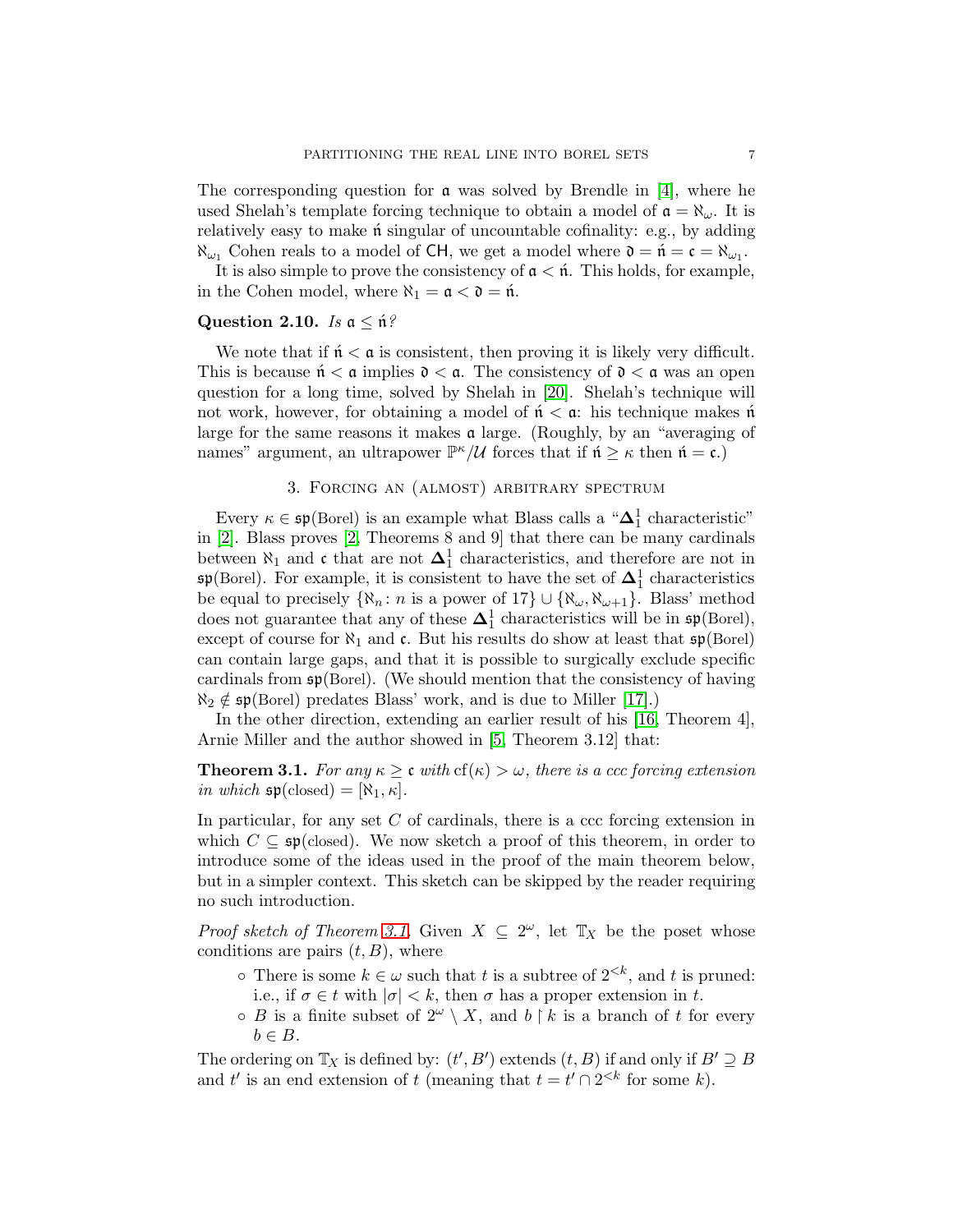For any  $X \subseteq 2^{\omega}$ ,  $\mathbb{T}_X$  is  $\sigma$ -centered. The poset  $\mathbb{T}_X$  generically adds an infinite pruned subtree T of  $2<sup>{\omega}</sup>$ , defined from a generic filter G on  $\mathbb{T}_X$  as  $T = \bigcup \{t : (t, B) \in G \text{ for some } B\}.$  (Equivalently, T is the evaluation in  $V[G]$  of the name  $\dot{T} = \{\langle \sigma, q \rangle : q = (t, B) \text{ for some } B, \text{ and } \sigma \in t\}.$  In the extension,  $T$  is a closed subset of  $2^{\omega}$  disjoint from X.

Let  $\mathbb{T}_X^{\omega}$  denote the finite support product of countably many copies of  $\mathbb{T}_X$ . For any  $X \subseteq 2^{\omega}$ ,  $\mathbb{T}_X^{\omega}$  is  $\sigma$ -centered. The poset  $\mathbb{T}_X^{\omega}$  generically adds countably many infinite pruned subtrees  $T_0, T_1, T_2, \ldots$  of  $2^{<\omega}$ , and in the extension,

$$
(2^{\omega})^V \cap \bigcup_{n<\omega} [T_n] = (2^{\omega})^V \setminus X.
$$

In other words,  $\mathbb{T}_X^{\omega}$  generically adds an  $F_{\sigma}$  subset of  $2^{\omega}$  that intersects the ground model reals in precisely the complement of X. (Note: this poset may be familiar: it is the one usually used for showing that Martin's Axiom implies every  $\langle \mathfrak{c}$ -sized subset of  $2^{\omega}$  is a  $Q$ -set.)

Let C denote the set of cardinals in  $[\aleph_1, \kappa]$ . We now define a finite support iteration of length  $\omega_1$  as follows. At stage 0, force with the poset  $\mathbb{Q}_0 = \mathbb{C}_{\kappa}$ of finite partial functions  $\kappa \to 2$ , in order to add a set of  $\kappa$  mutually generic Cohen reals. Let  ${c_{\xi} : \xi < \kappa}$  be an enumeration of these Cohen reals in  $V^{\mathbb{Q}_0}$ , and for each  $\mu \in C$ , let  $\mathcal{P}_0^{\mu} = \{\{c_{\xi}\} : \xi < \mu\}$ . Note that  $\mathcal{P}_0^{\mu}$  $\int_0^\mu$  is a  $\mu$ -sized collection of disjoint subsets of  $\mathbb{R}$ : we think of  $\mathcal{P}_0^{\mu}$  $\int_0^\mu$  as a first approximation to a  $\mu$ -sized partition we are trying to build. At a later stage  $\alpha$  of the iteration, suppose we have already obtained, for each  $\mu \in C$ , a  $\mu$ -sized collection  $\mathcal{P}_{\alpha}^{\mu}$  of disjoint subsets of R. In  $V^{\mathbb{Q}_{\alpha}}$ , define  $X^{\mu}_{\alpha} = \bigcup \mathcal{P}^{\mu}_{\alpha}$  for each  $\mu \in C$ , and then obtain  $V^{\mathbb{Q}_{\alpha+1}}$  from  $V^{\mathbb{Q}_{\alpha}}$  by forcing with  $\prod_{\mu \in C} \mathbb{T}_{X_{\mu}}^{\omega}$  $X^{\omega}_{\alpha}$ . This adds countably many generic trees  $T^{\mu}_{\alpha}$  $\alpha_{\alpha,0}^{\mu}, T_{\alpha,1}^{\mu}, T_{\alpha,2}^{\mu}, \ldots$  for each  $\mu \in C$ , and in  $V^{\mathbb{Q}_{\alpha+1}}$  we define  $\mathcal{P}_{\alpha+1}^{\mu} = \mathcal{P}_{\alpha}^{\mu} \cup \{[[T_{\alpha,n}^{\mu}]] : n \in \omega\}.$ 

At the end of the iteration, in  $V^{\mathbb{Q}_{\omega_1}}$ , let  $\mathcal{P}^{\mu} = \bigcup_{\alpha < \omega_1} \mathcal{P}^{\mu}_{\alpha}$ . This is a  $\mu$ -sized collection of disjoint  $F_{\sigma}$  subsets of  $\mathbb{R}$ . Furthermore, if x is a real in  $V^{\mathbb{Q}_{\omega_1}}$ , then there is some  $\alpha < \omega_1$  with  $x \in V^{\mathbb{Q}_\alpha}$ . At that stage of the iteration, either  $x \in \bigcup \mathcal{P}_{\alpha}^{\mu}$ , or if not, then  $x \in \bigcup_{n \in \omega} [T_{\mu,n}^{\alpha}]$  because  $(2^{\omega})^{V^{\mathbb{P}_{\alpha}}} \cap \bigcup_{n \leq \omega} [T_{\mu,n}^{\alpha}] =$  $(2^{\omega})^{V^{\mathbb{P}_{\alpha}}}\setminus X^{\mu}_{\alpha}$ . Either way,  $x\in \bigcup \mathcal{P}^{\mu}_{\alpha+1}\subseteq \bigcup \mathcal{P}^{\mu}$ . Thus  $\mathcal{P}^{\mu}$  is a partition of  $2^{\omega}$  into  $F_{\sigma}$  sets in  $V^{\mathbb{Q}_{\omega_1}}$ , and this means  $\mu \in \mathfrak{sp}(\text{closed})$  by Corollary [2.5.](#page-4-0)  $\Box$ 

The main theorem is proved with a modification of this poset, with two major changes. First, the set  $C$  will not necessarily be an interval of cardinals, but will consist only of those cardinals we wish to add to  $\mathfrak{sp}(\text{closed})$ . Second, instead of a true iteration, we use a streamlined modification. This modified iteration has actual finite sequences (rather than names for them) for the working parts of the  $\mathbb{T}_{X_\alpha^{\mu}}$ , which seems to be necessary for proving that certain permutations of the Cohen reals extend to automorphisms of the entire poset. (And these automorphisms are essential for excluding cardinals  $\notin C$  from  $\mathfrak{sp}(\text{Borel})$ . The definition of this modified iteration is reminiscent of the template forcing notions in [\[3\]](#page-20-1), but with a well ordered template, so that it is essentially an iteration.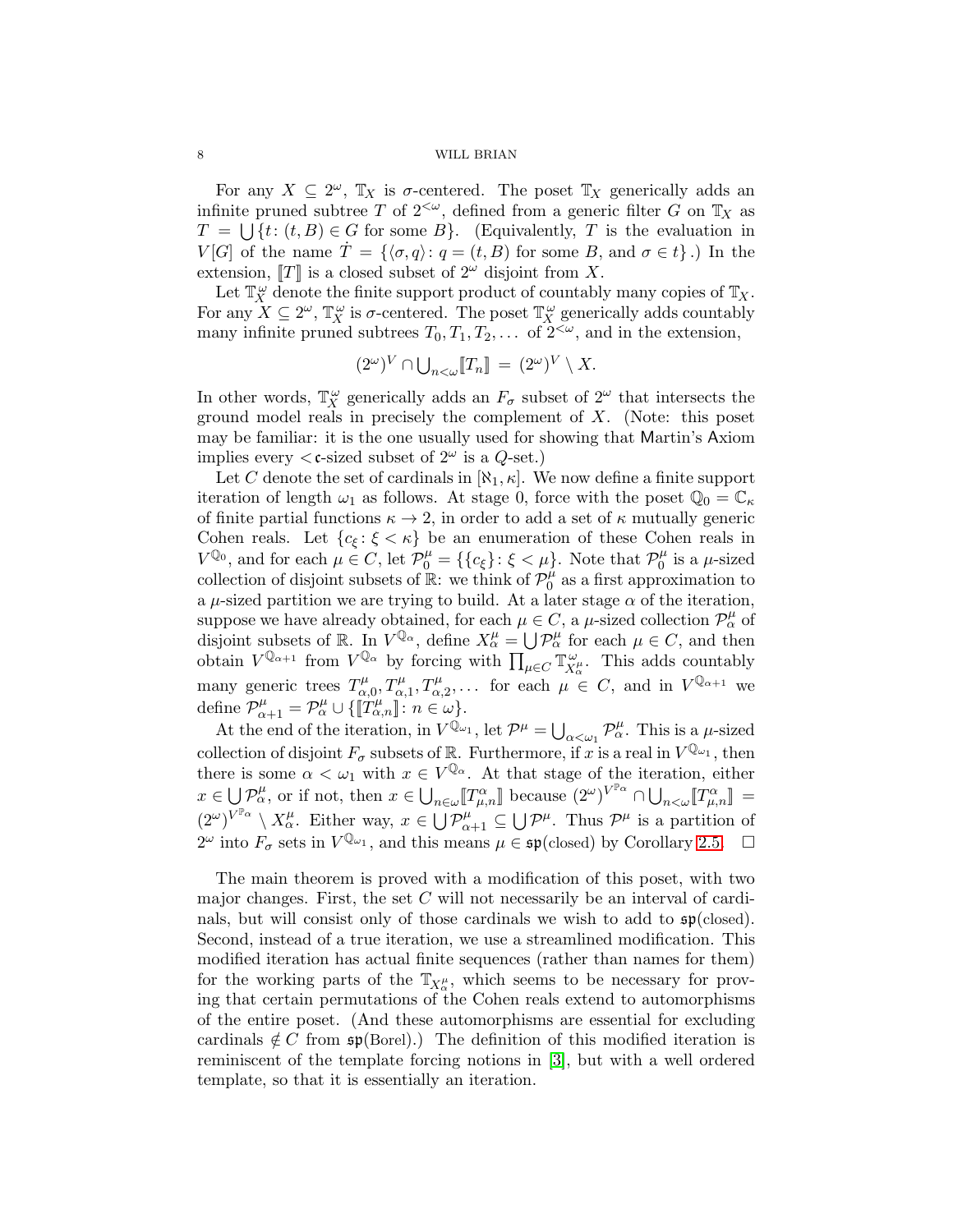<span id="page-8-1"></span>Theorem 3.2. *Let* C *be a set of uncountable cardinals such that*

- min(C) *is regular,*
- |C| < min(C)*,*
- $\circ$  *C* has a maximum with  $cf(max(C)) > \omega$ .
- C *is closed under singular limits, and*
- $\circ$  *if*  $\lambda$  *is singular and*  $\lambda \in C$ *, then*  $\lambda^+ \in C$ *.*

*Assuming* GCH *holds up to* max(C)*, there is a ccc forcing extension in which*  $\mathfrak{sp}(\text{closed}) = C$ *, and furthermore, if*  $\min(C) < \lambda \notin C$ *, then*  $\lambda \notin \mathfrak{sp}(\text{Borel})$ *.* 

Before proving this theorem, let us deduce some relatively easy corollaries from it, including the results mentioned in the introduction.

<span id="page-8-0"></span>Corollary 3.3. *Let* C *be a set of uncountable cardinals such that*

- $\circ$   $\aleph_1 \in C$ ,
- C *is at most countable,*
- $\circ$  *C* has a maximum with  $cf(max(C)) > \omega$ ,
- C *is closed under singular limits, and*
- $\circ$  *if*  $\lambda$  *is singular and*  $\lambda \in C$ *, then*  $\lambda^+ \in C$ *.*

*Assuming* GCH *holds up to* max(C)*, there is a ccc forcing extension in which*  $\mathfrak{sp}(\mathrm{Borel}) = \mathfrak{sp}(\mathrm{closed}) = C.$ 

*Proof.* This follows immediately from the previous theorem.

<span id="page-8-2"></span>**Corollary 3.4.** *Given any*  $A \subseteq \omega \setminus \{0\}$ *, there is a forcing extension in which*  $\mathfrak{sp}(\text{Borel}) = {\aleph_n : n \in A} \cup {\aleph_1, \aleph_\omega, \aleph_{\omega+1}}$ *, and there is a forcing extension in which*  $\mathfrak{sp}(\text{closed}) = {\aleph_n : n \in A} \cup {\aleph_{\omega}, \aleph_{\omega+1}}.$ 

*Proof.* Fix some  $A \subseteq \omega \setminus \{0\}$ . First pass to a forcing extension in which GCH holds up to  $\aleph_{\omega+1}$ . Then, for the result about  $\mathfrak{sp}(\text{closed})$ , apply Theorem [3.2](#page-8-1) with  $C = {\aleph_n : n \in A} \cup {\aleph_{\omega}, \aleph_{\omega+1}}$ . Or, for the result about  $\mathfrak{sp}(\text{Borel})$ , apply Corollary [3.3](#page-8-0) with  $C = {\aleph_n : n \in A} \cup {\aleph_1, \aleph_{\omega}, \aleph_{\omega+1}}$ .

<span id="page-8-3"></span>**Corollary 3.5.** *Given any finite*  $A \subseteq \omega \setminus \{0\}$ *, there is a forcing extension in which*  $\mathfrak{sp}(\text{Borel}) = {\aleph_n : n \in A} \cup {\aleph_1}, \text{ and there is a forcing extension}$ *in which*  $\mathfrak{sp}(\text{closed}) = \{ \aleph_n : n \in A \}.$ 

*Proof.* This is proved in exactly the same way as the previous corollary, but without  $\aleph_{\omega}$  and  $\aleph_{\omega+1}$  put into C.

*Proof of Theorem [3.2.](#page-8-1)* Let C be a set of uncountable cardinals satisfying the hypotheses listed in the statement of the theorem, and assume GCH holds up to max(C). Let  $\kappa = \min(C)$  and let  $\theta = \max(C)$ .

For each  $\mu \in C$ , let  $I_{\mu} = \mu \times {\{\mu, \theta^+\}}$ . (These are merely indexing sets, and for all practical purposes one may think of each  $I_{\mu}$  as a set of atoms, or urlements, in the set-theoretic universe. The relevant properties of these  $I_\mu$ 's are that they are pairwise disjoint, each  $I_\mu$  has size  $\mu$ , and the  $I_\mu$  do not "interact" in any accidental way with any other sets in the proof.)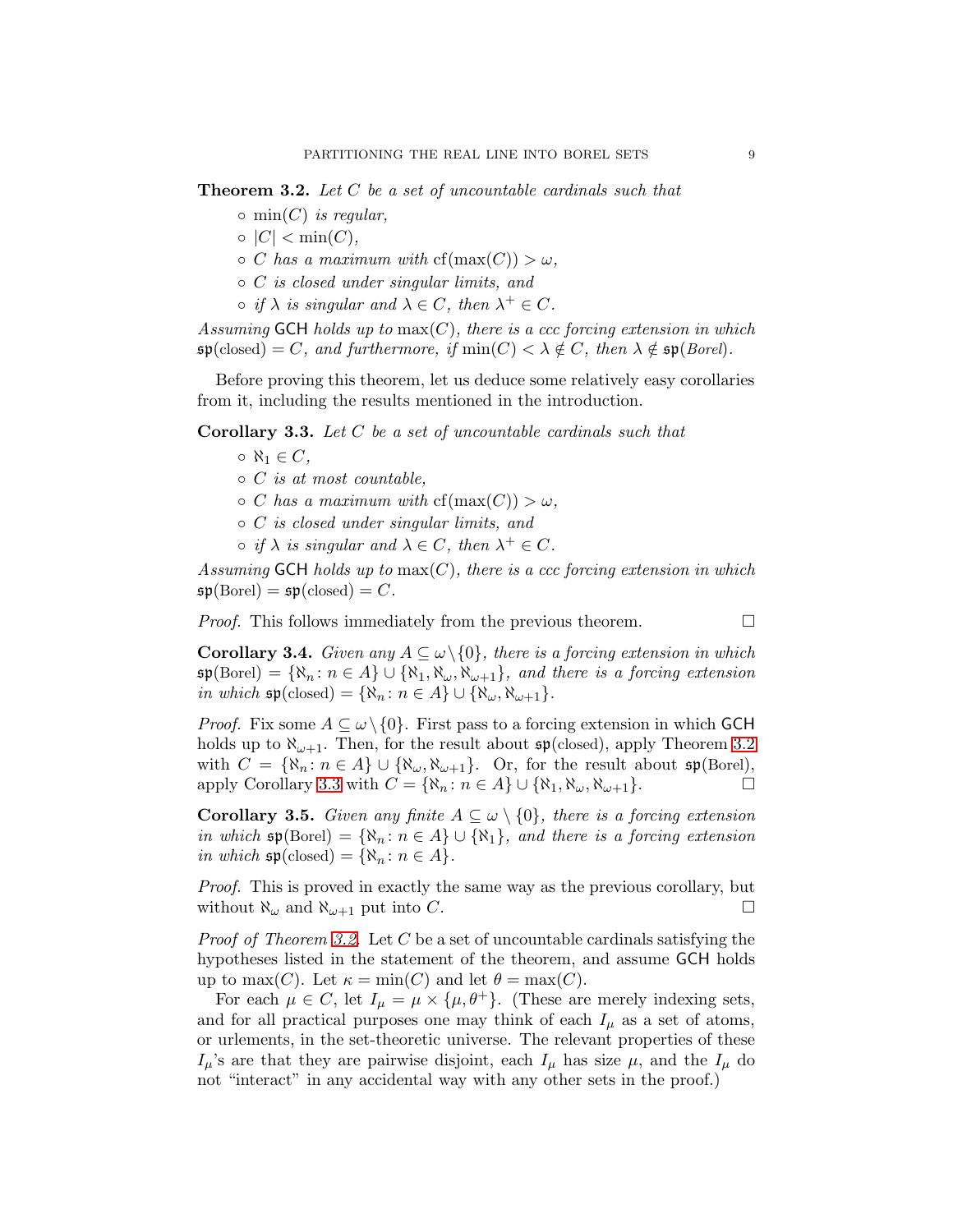Let  $I = \bigcup_{\mu \in C} I_{\mu}$ , and let  $\mathbb{P}_0$  denote the poset of finite partial functions from  $I \times \omega$  to 2. Note that this is equivalent to the standard poset  $\mathbb{C}_{\theta}$  for adding  $\theta$  mutually generic Cohen reals. For each  $i \in I$ , let  $c_i$  denote in  $V^{\mathbb{P}_0}$ the Cohen real added by  $\mathbb{P}_0$  in coordinate *i*. More formally,  $c_i$  denotes in  $V^{\mathbb{P}_0}$  the evaluation of the name  $\dot{c}_i = \{ \langle (n, j), p \rangle : p(i, n) = j \}$ .

Next we define, recursively, a poset  $\langle \mathbb{P}_{\alpha}, \leq_{\mathbb{P}_{\alpha}} \rangle$  for each  $\alpha \leq \kappa$  with  $\alpha > 0$ . At every stage of the recursion,  $\mathbb{P}_{\alpha}$  is defined so that  $\mathbb{P}_{\beta}$  is a sub-poset of  $\mathbb{P}_{\alpha}$ . Conditions in  $\mathbb{P}_{\alpha}$  are finite partial functions on  $(I \times \omega) \cup (\alpha \times C \times \omega)$ , and the  $\mathbb{P}_{\alpha}$  are defined so that for any  $\beta < \alpha$ , the restriction of any condition in  $\mathbb{P}_{\alpha}$  to  $(I \times \omega) \cup (\beta \times C \times \omega)$  is a condition in  $\mathbb{P}_{\beta}$ .

At limit stages, we take  $\mathbb{P}_{\alpha} = \bigcup_{\xi < \alpha} \mathbb{P}_{\xi}$  and  $\leq_{\mathbb{P}_{\alpha}} = \bigcup_{\xi < \alpha} \leq_{\mathbb{P}_{\xi}}$ . In other words,  $\langle \mathbb{P}_{\alpha}, \leq_{\mathbb{P}_{\alpha}} \rangle$  is the direct limit of  $\langle \langle \mathbb{P}_{\xi}, \leq_{\mathbb{P}_{\xi}} \rangle : \xi < \alpha \rangle$  for limit  $\alpha$ .

At successor stages, suppose  $\mathbb{P}_{\xi}$  is given for every  $\xi \leq \beta$ , and  $\mathbb{P}_{\xi} \supseteq \mathbb{P}_{\zeta}$ whenever  $\zeta \leq \xi \leq \beta$ . Let  $\alpha = \beta + 1$ . Conditions in  $\mathbb{P}_{\alpha}$  are finite partial functions p on  $(I \times \omega) \cup (\alpha \times C \times \omega)$  such that:

- $\circ$  if  $(i, n) \in (I \times \omega) \cap \text{dom}(p)$ , then  $p(i, n) \in \{0, 1\}$ .
- $\circ$  if  $(\gamma, \mu, n) \in \text{dom}(p)$  for some  $\gamma \leq \beta, \mu \in C$ , and  $n \in \omega$ , then  $p(\gamma, \mu, n) = (t, B)$ , where
	- t is a pruned subtree of  $2^{< k}$  for some  $k \in \omega$  (in this context, "pruned" means that if  $\sigma \in t$  and  $|\sigma| < k$ , then  $\sigma$  has an extension in  $t$ ).
	- B is a finite set of nice  $\mathbb{P}_{\gamma}$ -names for memebers of  $2^{\omega}$  such that for every  $b \in B$ ,

$$
p \restriction ((I \times \omega) \cup (\gamma \times C \times \omega)) \Vdash_{\mathbb{P}_{\gamma}} \quad \dot{b} \restriction j \in t \text{ for every } j < k,
$$
\n
$$
\dot{b} \neq \dot{c}_i \text{ for every } i \in I_{\mu}, \text{ and}
$$
\n
$$
\dot{b} \text{ is not a branch of } \dot{T}^{\xi}_{\mu,m}
$$
\nfor any  $\xi < \gamma$  and  $m \in \omega$ 

where  $\dot{c}_i$  is the  $\mathbb{P}_0$ -name described above, but interpreted as a  $\mathbb{P}_{\gamma}$ -name, and where for every  $\xi < \gamma$  and  $m \in \omega$ ,  $\dot{T}_{\mu,m}^{\xi}$  is the  $\mathbb{P}_{\gamma}$ -name for a subtree of  $2^{<\omega}$  defined as follows:

$$
\dot{T}^{\xi}_{\mu,m} = \left\{ \langle \sigma, q \rangle : q(\xi, \mu, m) = (t', B') \text{ for some } B', \text{ and } \sigma \in t' \right\}.
$$

The extension relation  $\leq_{\mathbb{P}_{\alpha}}$  on  $\mathbb{P}_{\alpha}$  is defined as follows: given  $p, q \in \mathbb{P}_{\alpha}$ , we write  $q \leq_{\mathbb{P}_{\alpha}} p$  (meaning that q extends p) if and only if

- $\circ \text{ dom}(q) \supseteq \text{dom}(p),$
- $\circ q \upharpoonright (I \times \omega) \supseteq p \upharpoonright (I \times \omega)$ , and
- $\circ$  if  $(\gamma, \mu, n) \in \text{dom}(p)$  for some  $\gamma \leq \beta, \mu \in C$ , and  $n \in \omega$ , and if  $p(\gamma,\mu,n) = (t,B)$  and  $q(\gamma,\mu,n) = (t',B')$ , then  $B' \supseteq B$  and t' is an end extension of t (meaning that  $t = t' \cap 2^{< k}$  for some k).

Naturally, we abbreviate " $\leq_{\mathbb{P}_{\alpha}}$ " with " $\leq$ " in situations where this creates no ambiguity.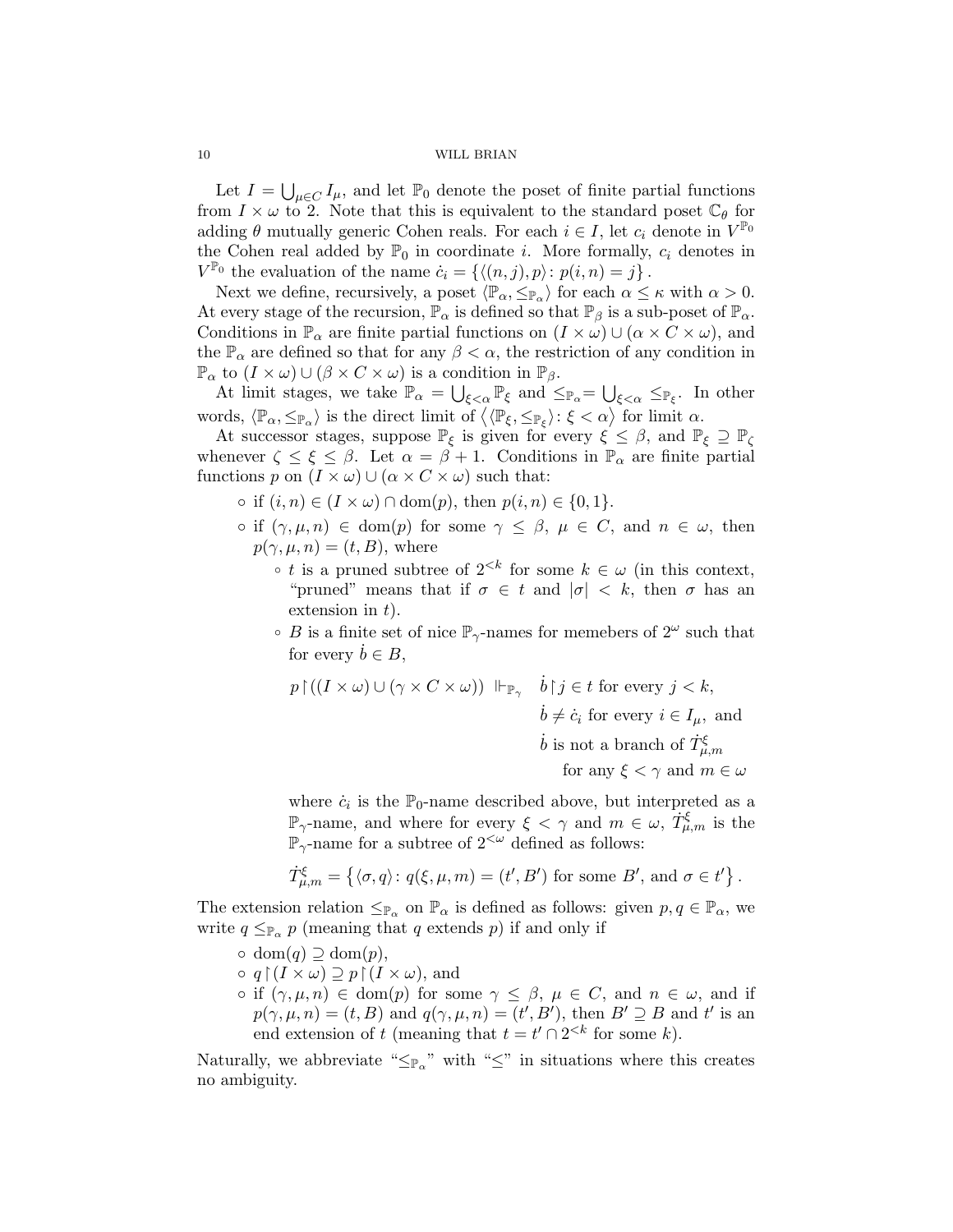This completes the recursive definition of the  $\mathbb{P}_{\alpha}$  and  $\leq_{\mathbb{P}_{\alpha}}$ . It is easy to see that  $\leq_{\mathbb{P}_\alpha}$  is a partial order on  $\mathbb{P}_\alpha$  for all  $\alpha \leq \kappa$ , and that  $\mathbb{P}_\beta$  is a sub-poset of  $\mathbb{P}_{\alpha}$  whenever  $\beta \leq \alpha \leq \kappa$ .

# **Lemma 3.6.**  $\mathbb{P}_{\beta}$  *is a complete sub-poset of*  $\mathbb{P}_{\alpha}$  *for all*  $\beta \leq \alpha \leq \kappa$ *.*

*Proof.* Fix  $\beta \leq \alpha \leq \kappa$ . It is clear that if  $p, q \in \mathbb{P}_{\alpha}$  and p and q are incompatible in  $\mathbb{P}_{\alpha}$ , then  $p \upharpoonright \beta$  and  $q \upharpoonright \beta$  are incompatible in  $\mathbb{P}_{\beta}$ . Conversely, if two conditions are incompatible in  $\mathbb{P}_{\beta}$ , they remain incompatible in  $\mathbb{P}_{\alpha}$ . So to prove the lemma, it suffices to show that every maximal antichain in  $\mathbb{P}_{\beta}$  is also a maximal antichain in  $\mathbb{P}_{\alpha}$ . Suppose A is a maximal antichain in  $\mathbb{P}_{\beta}$ , and let  $p \in \mathbb{P}_{\alpha}$ . By the maximality of A, there is some  $q \in \mathcal{A}$  such that q is compatible with  $p \restriction \beta$  in  $\mathbb{P}_{\beta}$ . Let  $r \in \mathbb{P}_{\beta}$  be a common extension of q and  $p \upharpoonright \beta$ . Define a function s on  $(I \times \omega) \cup (\alpha \times C \times \omega)$  by setting  $s = r$  on  $(I \times \omega) \cup (\beta \times C \times \omega)$  and setting  $s = p$  on  $(I \times \omega) \cup ((\alpha \setminus \beta) \times C \times \omega)$ . Then  $s \in \mathbb{P}_{\alpha}$ , and s is a common extension of p and q in  $\mathbb{P}_{\alpha}$ . As p was arbitrary, this shows A is a maximal antichain in  $\mathbb{P}_{\alpha}$ .

# **Lemma 3.7.**  $\mathbb{P}_{\kappa}$  *has the ccc.*

*Proof.* Let  $\mathcal{A}_0$  be an uncountable subset of  $\mathbb{P}_{\kappa}$ . By the  $\Delta$ -system lemma, there is an uncountable  $\mathcal{A}_1 \subseteq \mathcal{A}_0$  and a finite  $R \subseteq (I \times \omega) \cup (\kappa \times C \times \omega)$ such that for any  $p, q \in \mathcal{A}_1$ ,  $dom(p) \cap dom(p) = R$ . If  $i \in R \cap (I \times \omega)$ , then  $p(i) \in \{0,1\}$  for every  $p \in A_1$ . As there are only finitely many functions  $R \cap (I \times \omega) \to 2$ , this implies there is some uncountable  $\mathcal{A}_2 \subseteq \mathcal{A}_1$  such that  $p \upharpoonright (R \cap (I \times \omega)) = q \upharpoonright (R \cap (I \times \omega))$  for any  $p, q \in A_2$ . For every  $p \in A_2$ , if  $j \in R \setminus (I \times \omega)$ , then  $p(j) = (t, B)$  for some finite subtree t of  $2^{<\omega}$ . As there are only countably many finite subtrees of  $2<sup>{\omega}</sup>$ , there is some uncountable  $A_3 \subseteq A_2$  such that for each  $j \in R \setminus (I \times \omega)$ , there is some fixed  $t_j$  such that for any  $p \in \mathcal{A}_3$ ,  $p(j) = (t_j, B_j^p)$  for some  $B_j^p$  $j<sup>p</sup>$ . But any two members of  $A_3$ are compatible: if  $p, q \in \mathcal{A}_3$  then

$$
r(j) = \begin{cases} p(j) & \text{if } j \in \text{dom}(p) \setminus R \\ q(j) & \text{if } j \in \text{dom}(q) \setminus R \\ (t_j, B_j^p \cup B_j^q) & \text{if } j \in \text{dom}(p) \cap \text{dom}(q) = R \end{cases}
$$

is a common extension of p and q. Thus  $\mathbb{P}_{\kappa}$  has no uncountable antichains, and is ccc. (In fact we have shown a bit more: that  $\mathbb{P}_{\kappa}$  has property  $K$ .)  $\Box$ 

If  $\beta \leq \alpha$ , then because  $\mathbb{P}_{\beta} \subseteq \mathbb{P}_{\alpha}$ , we may (and do) consider every  $\mathbb{P}_{\beta}$ -name to be a  $\mathbb{P}_{\alpha}$ -name as well. Let us also set the convention that in  $V^{\mathbb{P}_{\alpha}}$ , the evaluation of a  $\mathbb{P}_{\alpha}$ -name is indicated by removing its dot. So, for example,  $c_i$  denotes in  $V^{\mathbb{P}_{\alpha}}$  (for any  $\alpha \leq \kappa$ ) the Cohen real added by  $\mathbb{P}_0$  in coordinate *i*, and  $T_{\mu,n}^{\xi}$  denotes in  $V^{\mathbb{P}_{\alpha}}$ , for any  $\alpha \geq \xi$ , the evaluation of the name  $\dot{T}_{\mu,n}^{\xi}$ .

<span id="page-10-0"></span>Lemma 3.8.  $C \subseteq \mathfrak{sp}(\text{closed})$  *in*  $V^{\mathbb{P}_{\kappa}}$ *.* 

*Proof.* Let  $\mu \in C$ . We claim that in  $V^{\mathbb{P}_{\kappa}},$  $\mathcal{P} = \left\{ \{c_i\} : i \in I_\mu \right\} \cup \left\{ \bigcup_{n \in \omega} \llbracket T_{\mu,n}^\alpha \rrbracket : \alpha < \kappa \right\}$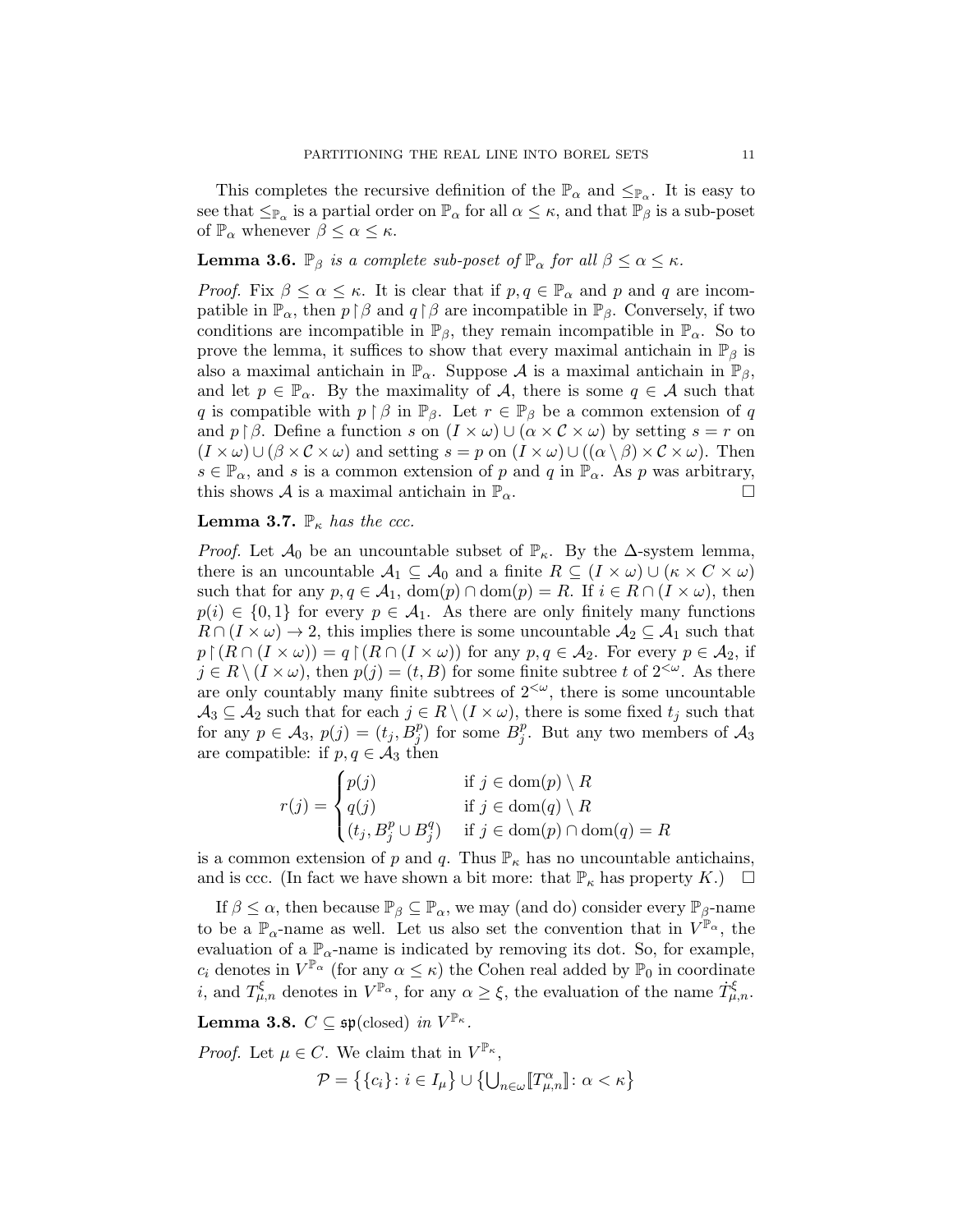is a partition of  $2^{\omega}$ . Observe that every member of  $P$  is an  $F_{\sigma}$  subset of  $2^{\omega}$ , and  $|\mathcal{P}| = \mu$ . (It is clear that each  $T^{\alpha}_{\mu,n}$  is a subtree of  $2^{<\omega}$ , which means the sets of the form  $\bigcup_{n\in\omega} [T^{\alpha}_{\mu,n}]$  are all  $F_{\sigma}$ .) Thus if  $\mathcal P$  is a partition, then  $\mu \in \mathfrak{sp}(\text{closed})$  by Theorem [2.4.](#page-4-1)

The members of  $P$  come in two types, so in order to show they are pairwise disjoint, we have three things to prove.

First, if  $i, i' \in I_\mu$  and  $i \neq i'$ , then clearly  $c_i \neq c_{i'}$ , i.e.,  $\{c_i\} \cap \{c_{i'}\} = \emptyset$ .

Second, fix  $i \in I_\mu$ ,  $\alpha < \kappa$ , and  $n \in \omega$ . We claim  $\{c_i\} \cap [T^{\alpha}_{\mu,n}] = \emptyset$ , or equivalently,  $c_i \notin [T^{\alpha}_{\mu,n}]$ . To see this, fix some  $p \in \mathbb{P}_{\kappa}$ : we will find an extension r of p forcing  $c_i \notin [T^{\alpha}_{\mu,n}]$ . Extending p to  $p \cup \{(\alpha,\mu,n),(\emptyset,\emptyset)\}\},\$ if necessary, we may (and do) assume  $(\alpha, \mu, n) \in \text{dom}(p)$ . Let  $(t, B) =$  $p(\alpha, \mu, n)$ , with t a pruned subtree of  $2^{< k}$ . From the definition of  $\mathbb{P}_{\kappa}$ , we know  $p \restriction \alpha \Vdash_{\mathbb{P}_\alpha} \dot{b} \neq \dot{c}_i$  for every  $\dot{b} \in B$ . Using this, and the fact that B is finite, there is an extension q of p in  $\mathbb{P}_{\alpha}$ , and some finite sequence  $\sigma \in 2^{\ell}$  for some  $\ell > k$ , such that  $q \Vdash_{\mathbb{P}_{\alpha}} "c_i \upharpoonright \ell = \sigma$  but  $\dot{b} \upharpoonright \ell \neq \sigma$  for all  $\dot{b} \in B$ ." Let  $t'$ be the largest subtree of  $2<sup>{2\ell+1}</sup>$  that is an end extension of t and that does not contain  $\sigma$ . (In other words,  $\tau \in t'$  if and only if  $\tau \in 2^{<\ell+1} \setminus {\sigma}$  and  $\tau \upharpoonright k \in t$ . This is a subtree of  $2^{<\ell+1}$ , and it is an end extension of t because  $\ell > k$  and  $\sigma \in 2^{\ell}$ .) Define a function r on  $(I \times \omega) \cup (\kappa \times C \times \omega)$  by setting

$$
r(j) = \begin{cases} q(j) & \text{if } j \in (I \times \omega) \cup (\alpha \times C \times \omega) \\ p(j) & \text{if } j \in (I \times \omega) \cup ((\kappa \setminus \alpha) \times C \times \omega) \text{ but } j \neq (\alpha, \mu, n)), \\ (t', B) & \text{if } j = (\alpha, \mu, n). \end{cases}
$$

Then  $r \in \mathbb{P}_{\kappa}$ , and  $r \Vdash \sigma \notin \dot{T}^{\alpha}_{\mu,n}$  and  $\dot{c}_i \upharpoonright \ell = \sigma$ , which means  $r \Vdash \dot{c}_i \notin [\dot{T}^{\alpha}_{\mu,n}].$ As p was arbitrary, this shows that  $c_i \notin [T^{\alpha}_{\mu,n}]$  in  $V^{\mathbb{P}_{\kappa}}$ .

Third, fix  $\beta < \alpha < \kappa$ , and  $m, n \in \omega$ . We claim that  $[\![T^{\beta}_{\mu,m}]\!] \cap [\![T^{\alpha}_{\mu,n}]\!] = \emptyset$ . To see this, fix  $p \in \mathbb{P}_{\kappa}$ : we will find an extension of p forcing  $[\![T^{\beta}_{\mu,m}]\!] \cap [\![T^{\alpha}_{\mu,n}]\!] = \emptyset$ . Extending p to  $p \cup \{ \langle (\beta, \mu, m),(\emptyset, \emptyset) \rangle, \langle (\alpha, \mu, n),(\emptyset, \emptyset) \rangle \},\$ if necessary, we may (and do) assume  $(\beta, \mu, m), (\alpha, \mu, n) \in \text{dom}(p)$ . Let  $(t_\beta, B_\beta) = p(\beta, \mu, m)$ , where  $t_\beta$  is a pruned subtree of  $2^{<\kappa_\beta}$  for some  $k_\beta \in \omega$ , and let  $(t_\alpha, B_\alpha) =$  $p(\alpha, \mu, n)$ , where  $t_{\alpha}$  is a pruned subtree of  $2^{<\kappa_{\alpha}}$  for some  $k_{\alpha} \in \omega$ . From the definition of  $\mathbb{P}_{\kappa}$ , we know that  $p \restriction ((I \times \omega) \cup (\alpha \times C \times \omega)) \Vdash_{\mathbb{P}_{\alpha}} \dot{b} \neq \dot{a}$  for every  $b \in B_\beta$  and  $\dot{a} \in B_\alpha$ . Using this, and the fact that  $B_\beta$  and  $B_\alpha$  are both finite, there is an extension q of p in  $\mathbb{P}_{\alpha}$ , and some  $\ell > k_{\beta}, k_{\alpha}$ , such that q "decides" all the  $\dot{b}$  and  $\dot{a}$  up to  $\ell$ , and in such a way that witnesses  $\dot{b} \neq \dot{a}$  for all  $\dot{b} \in B_\beta$  and  $\dot{a} \in B_\alpha$ . More precisely: for each  $\dot{b} \in B_\beta$ , there is a particular branch  $c(b)$  of  $2^{<\ell+1}$  such that  $q \Vdash_{\mathbb{P}_{\alpha}} \text{``}b \upharpoonright \ell = c(b)$ "; and similarly, for each  $\dot{a} \in B_{\alpha}$ , there is a particular branch  $c(\dot{a})$  of  $2^{<\ell+1}$  such that  $q \Vdash_{\mathbb{P}_{\alpha}}$ " $a \nmid \ell = c(a)$ "; and furthermore,  $c(b) \nmid \ell \neq c(a) \nmid \ell$  for all  $b \in B_\beta$  and  $a \in B_\alpha$ . Let  $t'_{\beta}$  be the largest end extension of  $t_{\beta}$  that is a pruned subtree of  $2^{<\ell}$ , and let  $t''_{\beta}$  be the end extension of  $t'_{\beta}$  to a pruned subtree of  $2^{<\ell+1}$  containing on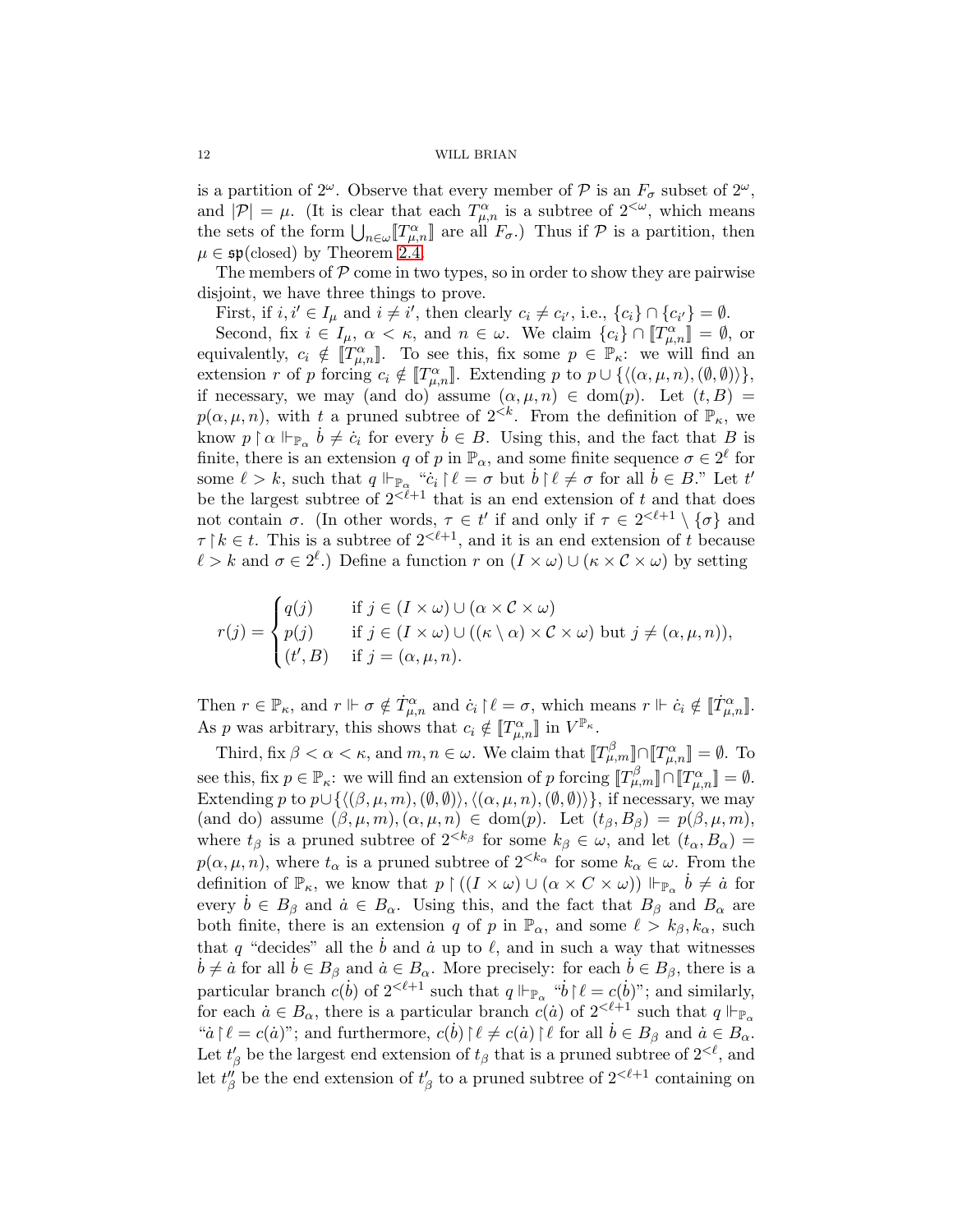level  $\ell$  the nodes:

$$
\begin{aligned}\n\sigma \cap 0 & \text{if } \sigma \in t'_{\beta}, \sigma = c(\dot{a}) \text{ for some } \dot{a} \in B_{\alpha}, \text{ and } c(\dot{a})(\ell) = 1 \\
\sigma \cap 1 & \text{if } \sigma \in t'_{\beta}, \sigma = c(\dot{a}) \text{ for some } \dot{a} \in B_{\alpha}, \text{ and } c(\dot{a})(\ell) = 0 \\
\sigma \cap 0 & \text{if } \sigma \in t'_{\beta} \text{ and } \sigma \neq c(\dot{a}) \text{ for any } \dot{a} \in B_{\alpha}.\n\end{aligned}
$$

Similarly, let  $t'_{\alpha}$  be the largest end extension of  $t_{\alpha}$  that is a pruned subtree of  $2^{<\ell}$ , and let  $t''_{\alpha}$  be the end extension of  $t'_{\alpha}$  to a pruned subtree of  $2^{<\ell+1}$ containing on level  $\ell$  the nodes:

$$
\sigma^{\frown}0 \quad \text{if } \sigma \in t'_{\alpha}, \sigma = c(\dot{b}) \text{ for some } \dot{b} \in B_{\beta}, \text{ and } c(\dot{b})(\ell) = 1
$$
  

$$
\sigma^{\frown}1 \quad \text{if } \sigma \in t'_{\alpha}, \sigma = c(\dot{b}) \text{ for some } \dot{b} \in B_{\beta}, \text{ and } c(\dot{b})(\ell) = 0
$$
  

$$
\sigma^{\frown}1 \quad \text{if } \sigma \in t'_{\alpha} \text{ and } \sigma \neq c(\dot{b}) \text{ for any } \dot{b} \in B_{\beta}.
$$

Observe that  $t''_{\beta}$  and  $t''_{\alpha}$  have no common nodes on level  $\ell$ . Define a function r on  $(I \times \omega) \cup (\kappa \times C \times \omega)$  by setting

$$
r(j) = \begin{cases} q(j) & \text{if } j \in (I \times \omega) \cup (\alpha \times C \times \omega) \text{ but } j \neq (\beta, \mu, m), \\ p(j) & \text{if } j \in (I \times \omega) \cup ((\kappa \setminus \alpha) \times C \times \omega)) \text{ but } j \neq (\alpha, \mu, n), \\ (t''_{\beta}, B_{\beta}) & \text{if } j = (\beta, \mu, m) \\ (t''_{\alpha}, B_{\alpha}) & \text{if } j = (\alpha, \mu, n). \end{cases}
$$

Then  $r \in \mathbb{P}_{\kappa}$ , and  $r \Vdash t''_{\beta}$  is a subtree of  $\dot{T}^{\beta}_{\mu,m}$  and  $r \Vdash t''_{\alpha}$  is a subtree of  $\dot{T}^{\alpha}_{\mu,n}$ . Because  $t''_{\beta}$  and  $t''_{\alpha}$  share no nodes on level  $\ell, r \Vdash \llbracket \dot{T}^{\beta}_{\mu,m} \rrbracket \cap \llbracket \dot{T}^{\alpha}_{\mu,n} \rrbracket = \emptyset$ . As p was arbitrary, this shows that  $[\![T^{\beta}_{\mu,m}]\!] \cap [\![T^{\alpha}_{\mu,n}]\!] = \emptyset$  in  $V^{\mathbb{P}_{\kappa}}$ .

Thus P is a pairwise disjoint collection of  $F_{\sigma}$  subsets of  $2^{\omega}$  in  $V^{\mathbb{P}_{\kappa}}$ . To finish the proof, we must show also that  $\bigcup \mathcal{P} = 2^{\omega}$ .

Fix  $x \in 2^{\omega}$  in  $V^{\mathbb{P}_{\kappa}}$ . Because  $\mathbb{P}_{\kappa}$  has the ccc, and each  $\mathbb{P}_{\alpha}$  is a complete sub-poset of  $\mathbb{P}_{\kappa}$ , there is some  $\alpha < \kappa$  such that  $x \in V^{\mathbb{P}_{\alpha}}$ . If  $x = c_i$  for some  $i \in I_{\mu}$ , or if  $x \in \llbracket T_{\mu,n}^{\xi} \rrbracket$  for some  $\xi < \alpha$ , then we're done. If not, let x be a nice  $\mathbb{P}_{\alpha}$ -name for x, and fix some  $p \in \mathbb{P}_{\kappa}$  such that  $p \Vdash "x \neq c_i$ for all  $i \in I_{\mu}$ , and  $\dot{x} \notin \llbracket \dot{T}^{\xi}_{\mu,n} \rrbracket$  for all  $\xi < \alpha$  and  $n \in \omega$ ." Because p has finite support, there is some  $N \in \omega$  such that  $(\alpha, \mu, N) \notin \text{dom}(p)$ . But then  $q = p \cup \{ \langle (\alpha, \mu, N),(\emptyset, {\{x\}}) \rangle \}$  is in  $\mathbb{P}_{\alpha}$ , and  $q \Vdash \dot{x} \in [\dot{T}^{\alpha}_{\mu,N}]$ . Thus for every condition p forcing  $x \notin \bigcup_{i \in I_\mu} \{c_i\} \cup \bigcup_{\xi < \alpha} \bigcup_{n \in \omega} [T_{\mu,n}^{\xi}],$  there is an extension q of p forcing  $x \in \bigcup_{n \in \omega} [\![T^{\alpha}_{\mu,n}]\!]$ . Hence  $x \in \bigcup_{i \in I_{\mu}} \{c_i\} \cup \bigcup_{\xi \leq \alpha} \bigcup_{n \in \omega} [\![T^{\xi}_{\mu,n}]\!] \subseteq \bigcup \mathcal{P}$ . As x was arbitrary,  $\bigcup \mathcal{P} = 2^{\omega}$  as claimed.

Lemma 3.9.  $\mathfrak{c} = \theta = \max(C) \; in \; V^{\mathbb{P}_{\kappa}}$ .

*Proof.* A straightforward transfinite induction on  $\alpha$  shows that  $|\mathbb{P}_{\alpha}| = \theta$  for all  $\alpha \leq \kappa$ . (For the base case, clearly  $|\mathbb{P}_0| = \theta$ , and the limit case is also clear. For the successor case, suppose  $|\mathbb{P}_{\alpha}| = \theta$ . Because  $\mathbb{P}_{\alpha}$  has the ccc, there are  $\theta^{\aleph_0} = \theta$  nice  $\mathbb{P}_{\alpha}$ -names for reals, and it follows that  $|\mathbb{P}_{\alpha+1}| = \theta$ .)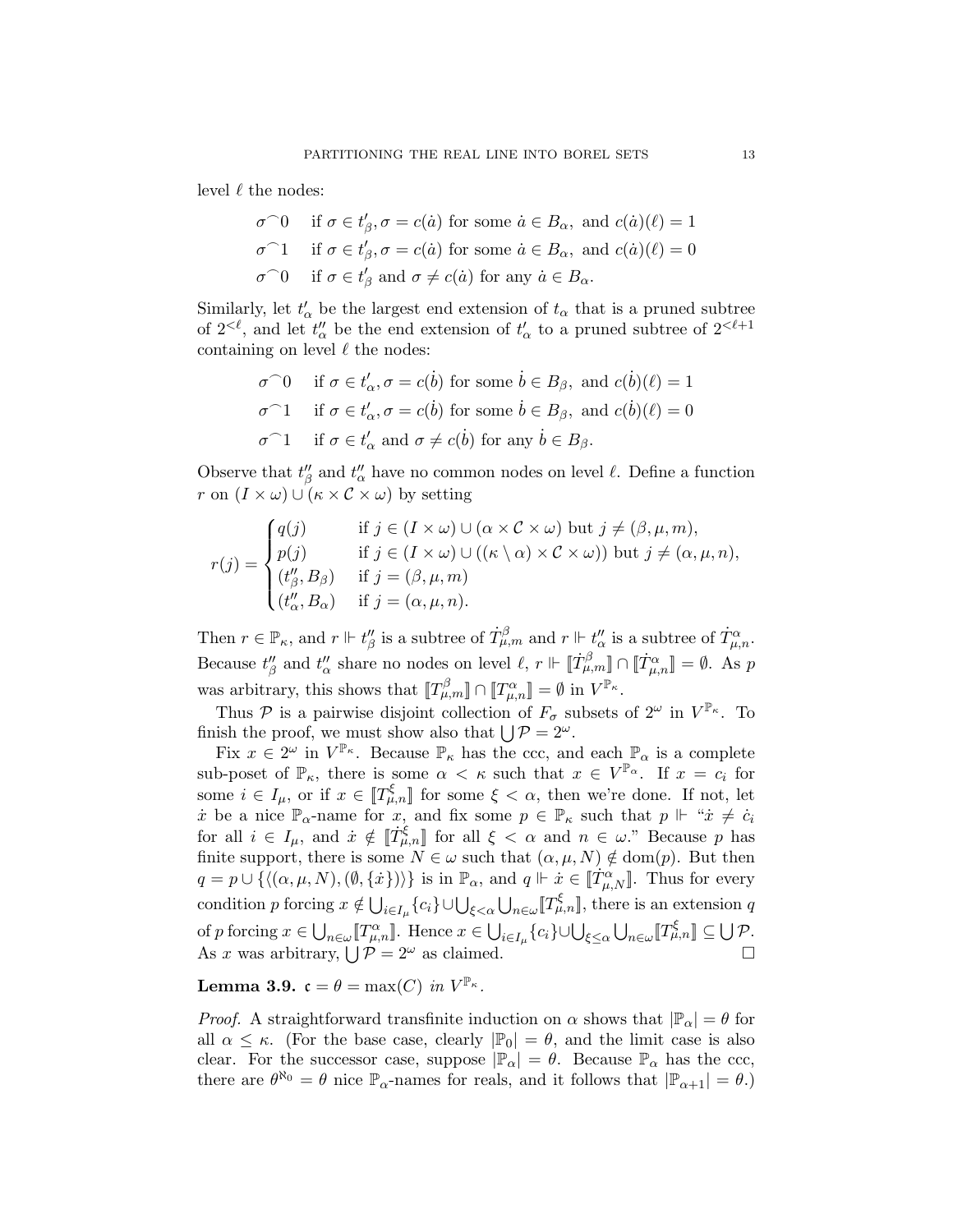In particular,  $|\mathbb{P}_{\kappa}| = \theta$ , and because  $\mathbb{P}_{\kappa}$  has the ccc, it follows that there are  $\theta^{\aleph_0} = \theta$  nice  $\mathbb{P}_{\kappa}$ -names for reals. Hence  $\mathfrak{c} \leq \theta$  in  $V^{\mathbb{P}_{\kappa}}$ .

On the other hand, it is obvious that  $\mathfrak{c} \geq \theta$  in  $V^{\mathbb{P}_{\kappa}}$ , because of the Cohen reals added by  $\mathbb{P}_0$ .

**Lemma 3.10.**  $cov(\mathcal{M}) = \mathfrak{d} = \mathfrak{n} = \kappa = \min(C) \text{ in } V^{\mathbb{P}_{\kappa}}$ .

*Proof.* By Lemma [3.8](#page-10-0) and Corollary [2.6,](#page-5-0)  $\kappa \geq \mathfrak{n} \geq \mathfrak{d} \geq \text{cov}(\mathcal{M})$  in  $V^{\mathbb{P}_{\kappa}}$ . So to prove the lemma, it suffices to show that  $2^{\omega}$  cannot be covered with  $\lt \kappa$ meager sets in  $V^{\mathbb{P}_{\kappa}}$ .

Suppose  $\lambda < \kappa$  and  $\{C_{\xi} : \xi < \lambda\}$  is a collection of closed nowhere dense subsets of  $2^{\omega}$  in  $V^{\mathbb{P}_{\kappa}}$ . For each  $C_{\xi}$ , let  $A_{\xi}$  be a Borel code that evaluates to  $C_{\xi}$ . Because  $\mathbb{P}_{\kappa}$  has the ccc and each  $\mathbb{P}_{\alpha}$  is a complete sub-poset of  $\mathbb{P}_{\kappa}$ , there is for each  $\xi$  some  $\alpha < \kappa$  such that  $A_{\xi} \in V^{\mathbb{P}_{\alpha}}$ . Because  $\kappa$  is regular and  $\lambda < \kappa$ , there is some particular  $\alpha < \kappa$  such that  $A_{\xi} \in V^{\mathbb{P}_{\alpha}}$  for all  $\xi < \lambda$ . So to prove the lemma, it suffices to show that for each  $\alpha < \kappa$  there is some  $c \in V^{\mathbb{P}_{\kappa}}$  not contained in any closed nowhere dense subset of  $2^{\omega}$  coded in  $V^{\mathbb{P}_{\alpha}}$  (i.e., we want c to be Cohen-generic over  $V^{\mathbb{P}_{\alpha}}$ ).

Fix  $\alpha < \kappa$ , and define  $c : \omega \to 2$  by setting

$$
c(n) = 0
$$
 if and only if  $\langle 0 \rangle \in T_{\kappa,n}^{\alpha}$ .

We claim that c is Cohen-generic over  $V^{\mathbb{P}_{\alpha}}$ . To see this, let  $U \subseteq 2^{\omega}$ be a dense open set whose Borel code is in  $V^{\mathbb{P}_{\alpha}}$ . In particular,  $\tilde{U} =$  $\{\tau \in 2^{<\omega} : \llbracket \tau \rrbracket \subseteq U\} \in V^{\mathbb{P}_{\alpha}}$  (where, abusing notation slightly,  $\llbracket \tau \rrbracket$  denotes all those x in  $2^{\omega}$  with  $x \restriction \text{dom}(\tau) = \tau$ . Now fix  $p \in \mathbb{P}_{\kappa}$ . We will find an extension r of p forcing that  $c \in U$ . Extending p if necessary, we may (and do) assume that there is some  $N \in \mathbb{N}$  such that  $(\alpha, \mu, n) \in \text{dom}(p)$ for all  $n < N$ , but  $(\alpha, \mu, n) \notin \text{dom}(p)$  for all  $n \geq N$ . For all  $n < N$ , let  $p(\alpha, \mu, n) = (t_n, B_n)$ . Define  $\sigma \in 2^N$  by setting

$$
\sigma(n) = 0 \quad \text{if and only if} \quad \langle 0 \rangle \in t_n
$$

for all  $n \leq N$ . Because U is dense in  $2^{\omega}$ , there is some  $\tau \in \tilde{U}$  such that  $\tau \upharpoonright N = \sigma$ . Because  $\tilde{U} \in V^{\mathbb{P}_{\alpha}}$ , there is some  $q \in \mathbb{P}_{\alpha}$  with  $q \leq_{\mathbb{P}_{\alpha}} p \upharpoonright \alpha$  forcing that  $\tau \in \tilde{U}$ . Define  $r \in \mathbb{P}_{\kappa}$  by

$$
r(j) = \begin{cases} r(j) & \text{if } j \in (I \times \omega) \cup (\alpha \times C \times \omega), \\ (\langle \tau(n) \rangle, \emptyset) & \text{if } j = (\alpha, \mu, n) \text{ for some } n \in \text{dom}(\tau) \setminus \text{dom}(\sigma), \\ p(j) & \text{otherwise.} \end{cases}
$$

Then  $r \in \mathbb{P}_{\kappa}$ , and r forces  $c \in U$ . As U was an arbitrary open dense subset of  $2^{\omega}$  coded in  $V^{\mathbb{P}_{\alpha}}$ , this shows c is Cohen-generic over  $V^{\mathbb{P}_{\alpha}}$ .

From the last two lemmas, it follows that  $\mathfrak{sp}(\text{closed}) \subseteq [\kappa, \theta]$  in  $V^{\mathbb{P}_{\kappa}}$ , and if  $\lambda > \theta$  then  $\lambda \notin \mathfrak{sp}(\text{Borel})$ . To finish proving the theorem, it remains only to show that if  $\lambda \in [\kappa, \theta]$  and  $\lambda \notin C$ , then  $\lambda \notin \mathfrak{sp}(\text{Borel})$ . This is where the isomorphism-of-names argument comes in. This argument requires a rich supply of automorphisms of  $\mathbb{P}_{\kappa}$ , which we describe next.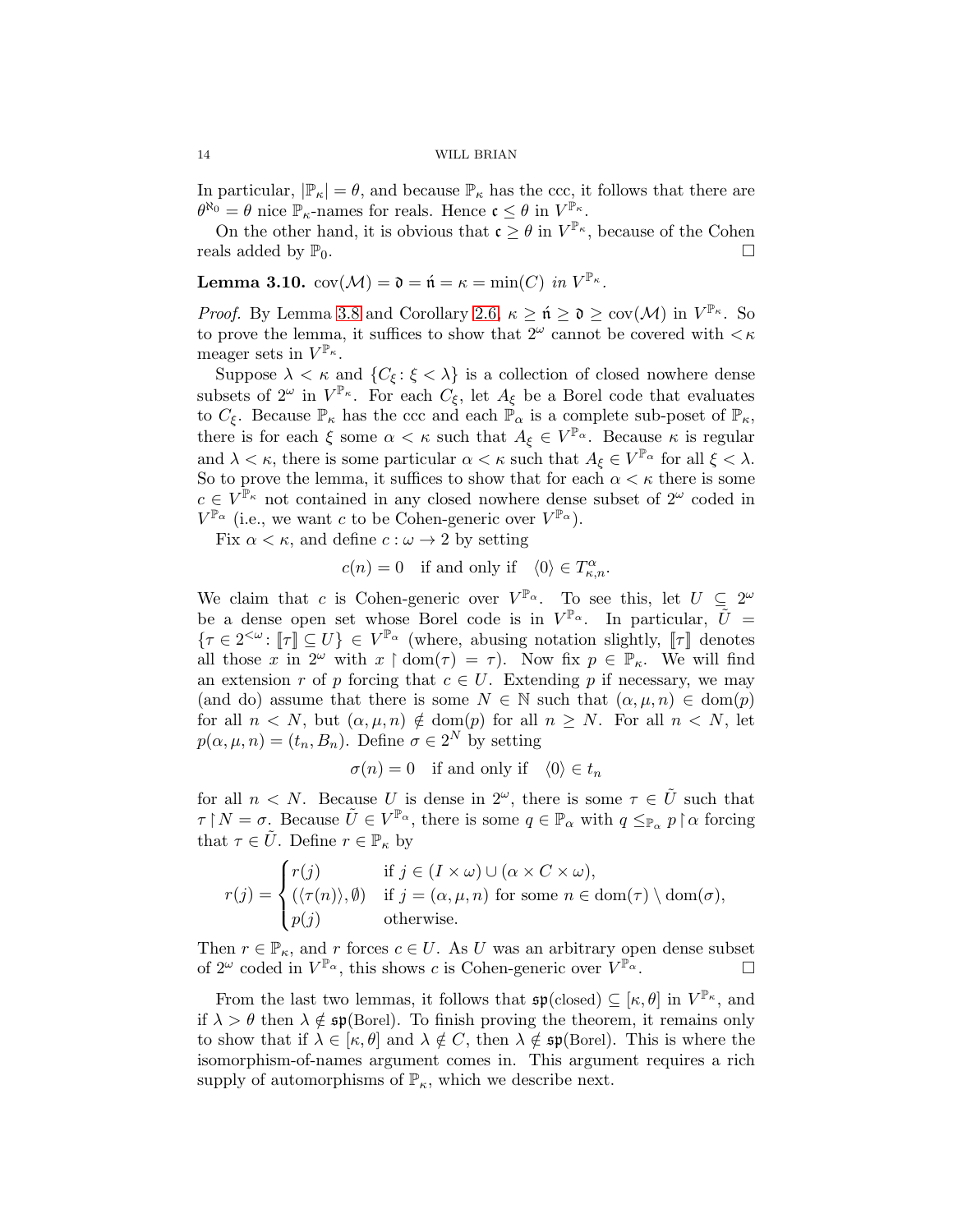If  $\phi: I \to I$  is a permutation, then for every set x we define  $\phi(x)$  to be the set obtained from x by replacing every  $i \in I$  in the transitive closure of x with  $\phi(i)$ . This is well defined, because if  $i, j \in I$  then i is not in the transitive closure of j. (One may think of I as a set of urelements,  $\phi$  as a permutation of them, and  $\phi$  as the automorphism of the universe induced by  $\phi$ .) Alternatively,  $\phi$  is described via well-founded recursion by the relation

$$
\bar{\phi}(x) = \{ \bar{\phi}(y) \colon y \in x \} .
$$

In particular, if  $p \in \mathbb{P}_{\kappa}$ , then

$$
\bar{\phi}(p)(j) = \begin{cases} p(i) & \text{if } i \in (I \times \omega) \cap \text{dom}(p) \text{ and } \phi(i) = j, \\ (t, \{\bar{\phi}(b) : b \in B\}) & \text{if } j \in \text{dom}(p) \setminus (I \times \omega) \text{ and } p(j) = (t, B), \end{cases}
$$

and this expression can be taken as a recursive definition of  $\bar{\phi}$  on  $\mathbb{P}_{\kappa}$ , and the natural extension of  $\phi$  to the class of  $\mathbb{P}_{\kappa}$ -names.

<span id="page-14-0"></span>**Lemma 3.11.** Let  $\phi$  be a permutation of I such that  $\phi \restriction I_\mu$  is a permutation *of*  $I_{\mu}$  *for all*  $\mu \in C$ *. Then*  $\bar{\phi} \upharpoonright \mathbb{P}_{\alpha}$  *is an automorphism of*  $\mathbb{P}_{\alpha}$  *for all*  $\alpha \leq \kappa$ *.* 

*Proof.* First, note that for all  $p, q \in \mathbb{P}_{\alpha}$ , we have

$$
\langle p, q \rangle \in \leq_{\mathbb{P}_{\alpha}}
$$
 if and only if  $\overline{\phi}(\langle p, q \rangle) = \langle \overline{\phi}(p), \overline{\phi}(q) \rangle \in \overline{\phi}(\leq_{\mathbb{P}_{\alpha}}).$ 

Together with the fact that  $\bar{\phi}$  is invertible (with inverse  $\bar{\phi}^{-1} = \overline{\phi^{-1}}$ ), this shows that the image of  $\mathbb{P}_{\alpha}$  under  $\phi$  is a poset, and is naturally isomorphic to  $\mathbb{P}_{\alpha}$  as witnessed by  $\bar{\phi}$ . But it is not immediately clear that the image of  $\mathbb{P}_{\alpha}$  under  $\bar{\phi}$  is equal to  $\mathbb{P}_{\alpha}$ , which is of course required for our claim that  $\phi \restriction \mathbb{P}_\alpha$  is an automorphism of  $\mathbb{P}_\alpha$ . (In fact, one may show that this would not be true for  $\alpha \geq 1$  if  $\phi$  were not required to fix all the  $I_{\mu}$ .) This is proved for  $\phi$  and its inverse, simultaneously, by induction on  $\alpha$ .

The base case  $\alpha = 0$  is clear. And for limit  $\alpha$ , if  $\phi \upharpoonright \mathbb{P}_{\xi}$  is an automorphism of  $\mathbb{P}_{\xi}$ , for all  $\xi < \alpha$ , then  $\bar{\phi} \upharpoonright \mathbb{P}_{\alpha}$  is an automorphism of  $\mathbb{P}_{\alpha}$  because  $\langle \mathbb{P}_{\alpha}, \leq_{\mathbb{P}_{\alpha}} \rangle$ is the direct limit of  $\langle \langle \mathbb{P}_{\xi}, \leq_{\mathbb{P}_{\xi}} \rangle : \xi < \alpha \rangle$ . The same applies to  $\bar{\phi}^{-1}$ .

For the successor case, fix some  $\beta < \kappa$  and suppose  $\bar{\phi} \restriction \mathbb{P}_{\xi}$  is an automorphism of  $\mathbb{P}_{\xi}$  for all  $\xi \leq \beta$  (the inductive hypothesis). Let  $\alpha = \beta + 1$ , and fix  $p \in \mathbb{P}_{\alpha}$ . We claim that  $\bar{\phi}(p) \in \mathbb{P}_{\alpha}$ . Recall that

$$
\bar{\phi}(p)(j) = \begin{cases} p(i) & \text{if } i \in (I \times \omega) \cap \text{dom}(p) \text{ and } \phi(i) = j, \\ (t, \{\bar{\phi}(b) : b \in B\}) & \text{if } j \in \text{dom}(p) \setminus (I \times \omega) \text{ and } p(j) = (t, B). \end{cases}
$$

It is clear that  $\bar{\phi}(p)$  is a finite partial function on  $(I \times \omega) \cup (\alpha \times C \times \omega)$ , and that if  $i \in (I \times \omega) \cap \text{dom}(\overline{\phi}(p))$ , then  $\overline{\phi}(p)(i) = p(\phi^{-1}(i)) \in \{0,1\}$ . It remains to check that the last bullet point in the definition of the conditions in  $\mathbb{P}_{\alpha}$  is satisfied by  $\phi(p)$ .

Suppose  $(\gamma, \mu, n) \in \text{dom}(\overline{\phi}(p))$  for some  $\gamma \leq \beta, \mu \in C$ , and  $n \in \omega$ . This means  $(\gamma, \mu, n) \in \text{dom}(p)$  as well: let us denote  $p(\gamma, \mu, n) = (t, B)$ . Then

$$
\overline{\phi}(p)(\gamma,\mu,n) = \big(t, \{\overline{\phi}(\dot{b}) : \dot{b} \in B\}\big).
$$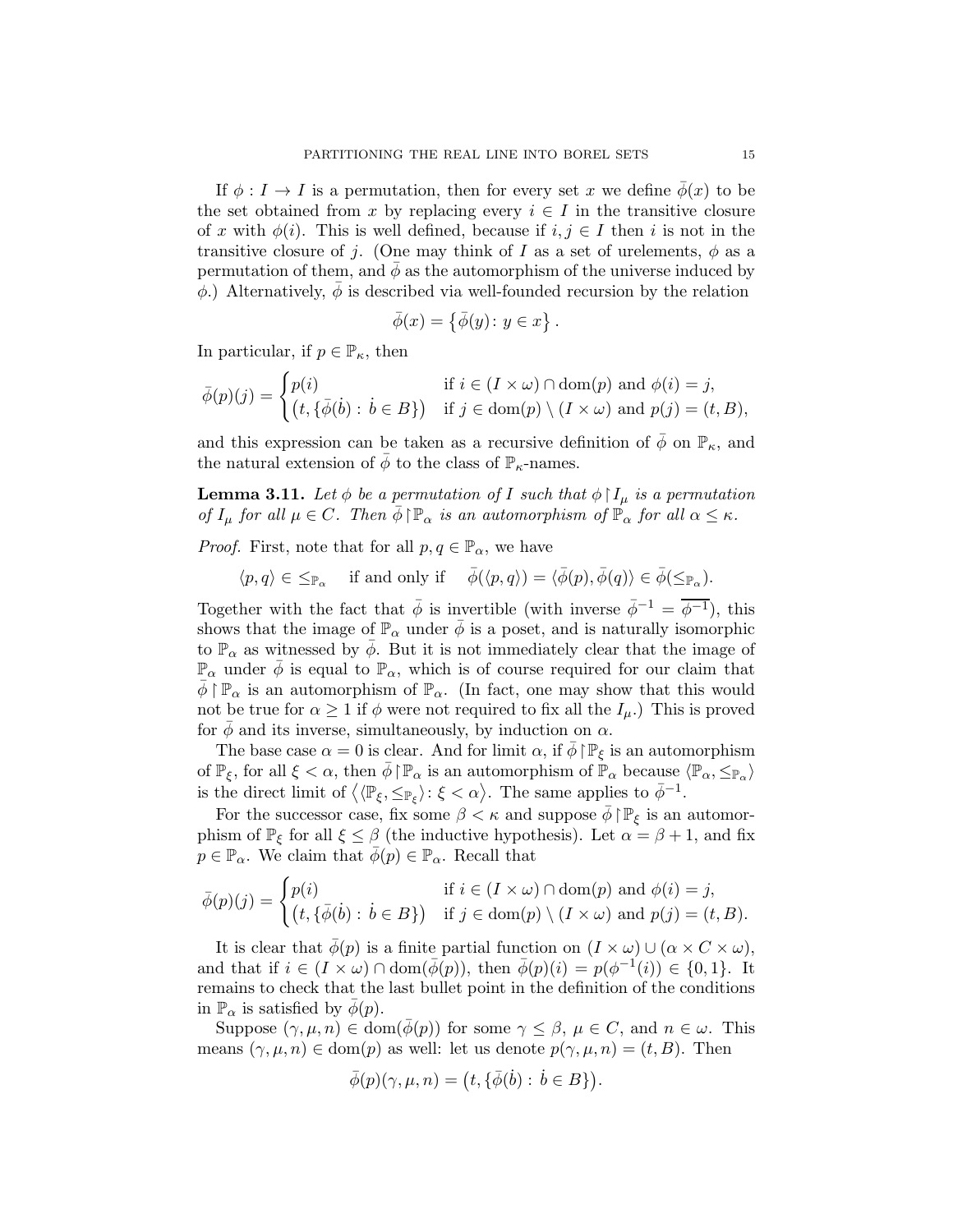Because  $p \in \mathbb{P}_{\alpha}$ , t is a pruned subtree of  $2^{< k}$  for some  $k \in \omega$ , and (by the inductive hypothesis, that  $\bar{\phi} \restriction \mathbb{P}_{\gamma}$  is an automorphism of  $\mathbb{P}_{\gamma}$ ),  $\{\bar{\phi}(\dot{b}) : \dot{b} \in B\}$ is a finite set of nice  $\mathbb{P}_{\gamma}$ -names for members of  $2^{\omega}$ . Furthermore, by applying the automorphism  $\phi$  of  $\mathbb{P}_{\gamma}$  to the displayed statement in the last bullet point in the definition of the conditions in  $\mathbb{P}_{\alpha}$ , we get that for every  $b \in B$ ,

$$
\begin{aligned}\n\bar{\phi}(p) \upharpoonright ((I \times \omega) \cup (\gamma \times C \times \omega)) \Vdash_{\mathbb{P}_{\gamma}} \quad \bar{\phi}(\dot{b}) \upharpoonright j \in t \text{ for every } j < k, \\
\bar{\phi}(\dot{b}) \neq \bar{\phi}(\dot{c}_i) \text{ for every } i \in I_{\mu}, \text{ and} \\
\bar{\phi}(\dot{b}) \text{ is not a branch of } \bar{\phi}(\dot{T}^{\xi}_{\mu,m}) \\
\text{for any } \xi < \gamma \text{ and } m \in \omega.\n\end{aligned}
$$

Considering the second of these three statements, note that  $\bar{\phi}(c_i) = \dot{c}_{\phi(i)}$ for every  $i \in I$ . Because  $\phi \restriction I_\mu$  is a permutation of  $I_\mu$ , this means that the assertion " $\bar{\phi}(\dot{b}) \neq \bar{\phi}(\dot{c}_i)$  for every  $i \in I_\mu$ " is equivalent to the assertion " $\overline{\phi}(\dot{b}) \neq \dot{c}_i$  for every  $i \in I_\mu$ ." Thus

$$
\bar{\phi}(p) \upharpoonright ((I \times \omega) \cup (\gamma \times C \times \omega)) \Vdash_{\mathbb{P}_\gamma} \quad \bar{\phi}(\dot{b}) \neq \dot{c}_i \text{ for every } i \in I_\mu.
$$

Considering the third of these three statements, observe that

$$
\bar{\phi}(\dot{T}^{\xi}_{\mu,n}) = \{\bar{\phi}(\langle \sigma, p \rangle) : p(\xi, \mu, m) = (t, B) \text{ for some } B, \text{ and } \sigma \in t\}
$$
  
\n
$$
= \{\langle \sigma, \bar{\phi}(p) \rangle : p(\xi, \mu, m) = (t, B) \text{ for some } B, \text{ and } \sigma \in t\}
$$
  
\n
$$
= \{\langle \sigma, \bar{\phi}(p) \rangle : \bar{\phi}(p)(\xi, \mu, m) = (t, \bar{\phi}(B)) \text{ for some } B, \text{ and } \sigma \in t\}
$$
  
\n
$$
= \{\langle \sigma, \bar{\phi}(p) \rangle : \bar{\phi}(p)(\xi, \mu, m) = (t, B') \text{ for some } B', \text{ and } \sigma \in t\}
$$
  
\n
$$
= \{\langle \sigma, q \rangle : q(\xi, \mu, m) = (t, B') \text{ for some } B', \text{ and } \sigma \in t\}
$$
  
\n
$$
= \dot{T}^{\xi}_{\mu,n}.
$$

The third equality is true because for any condition p,  $p(\xi, \mu, m) = (t, B)$  if and only if  $\bar{\phi}(p)(\xi, \mu, m) = (t, \bar{\phi}(B))$ . The fourth equality uses the inductive hypothesis, that  $\bar{\phi} \upharpoonright \mathbb{P}_{\gamma}$  is an automorphism:  $p(\xi, \mu, m) = (t, \bar{\phi}(B))$  for some B if and only if  $p(\xi, \mu, m) = (t, B')$  for some B', specifically for  $B' = \overline{\phi}^{-1}(B)$ . The fifth equality also uses the fact that  $\phi \upharpoonright \mathbb{P}_{\gamma}$  is an automorphism. Thus

$$
\bar{\phi}(p) \upharpoonright ((I \times \omega) \cup (\gamma \times C \times \omega)) \Vdash_{\mathbb{P}_\gamma} \bar{\phi}(b) \text{ is not a branch of } \dot{T}^{\xi}_{\mu,m} \text{ for any } \xi < \gamma \text{ and } m \in \omega.
$$

Putting these together, we obtain

$$
\begin{aligned}\n\bar{\phi}(p) \upharpoonright ((I \times \omega) \cup (\gamma \times C \times \omega)) \quad &\Vdash_{\mathbb{P}_{\gamma}} \quad \bar{\phi}(b) \upharpoonright j \in t \text{ for every } j < k, \\
\bar{\phi}(b) \neq c_i \text{ for every } i \in I_{\mu}, \text{ and} \\
\bar{\phi}(b) \text{ is not a branch of } T^{\xi}_{\mu,m} \\
\text{for any } \xi < \beta \text{ and } m \in \omega.\n\end{aligned}
$$

In other words,  $\bar{\phi}(p)$  satisfies the final bullet point in the definition of the  $\mathbb{P}_{\alpha}$  conditions. Hence  $\phi(p) \in \mathbb{P}_{\alpha}$ , as claimed.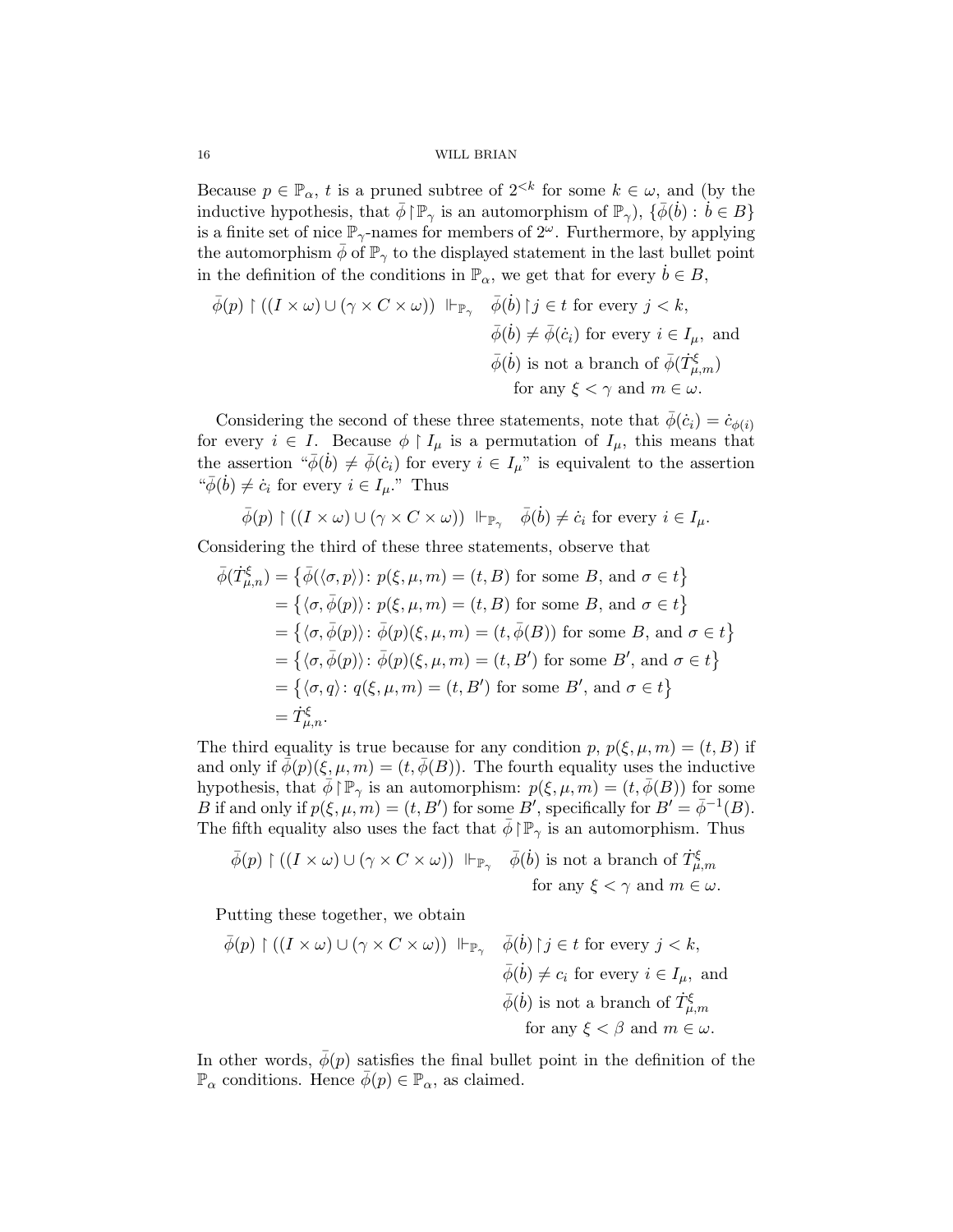This shows that (the restriction of)  $\phi$  is an injective morphism from  $\mathbb{P}_{\alpha}$ to  $\mathbb{P}_{\alpha}$ . To get surjectivity, simply note that the same argument applies to  $\bar{\phi}^{-1} = \overline{\phi^{-1}}$  as well.

From now on, we work in the ground model. Let  $\lambda$  be a cardinal such that  $\lambda \in [\kappa, \theta]$  and  $\lambda \notin C$ . Suppose  $\{\dot{B}_{\alpha} : \alpha < \lambda\}$  is a set of nice  $\mathbb{P}_{\kappa}$ -names for Borel codes for subsets of R. (Any standard method of constructing Borel codes can be used for the proof, provided only that the codes are hereditarily countable sets. But for concreteness, let us take a Borel code to be a subset of  $\omega$ .) We let  $B_{\alpha}$  denote the evaluation of the name  $\dot{B}_{\alpha}$  in  $V^{\mathbb{P}_{\kappa}}$ , and we let  $\tilde{B}_{\alpha} \subseteq \mathbb{R}$  denote the interpretation of  $B_{\alpha}$ .

We aim to show that  $\{\tilde{B}_{\alpha} : \alpha < \lambda\}$  is not a partition of  $\mathbb R$  in  $V^{\mathbb P_\kappa}$ . To this end, suppose  $q \in \mathbb{P}_{\kappa}$  and q forces each of the  $\tilde{B}_{\alpha}$  is nonempty, and  $\tilde{B}_{\alpha} \cap \tilde{B}_{\beta} = \emptyset$  whenever  $\alpha \neq \beta$ . We will show that q also forces  $\bigcup_{\alpha < \lambda} \tilde{B}_{\alpha} \neq \mathbb{R}$ .

Fix a cardinal  $\nu \leq \lambda$  such that  $\alpha^{\aleph_0} < \nu$  for all cardinals  $\alpha < \nu$ , and such that C contains no cardinals in the interval  $[\nu, \lambda]$ . If  $\lambda$  is neither singular nor the successor of a singular cardinal, then we may simply take  $\lambda = \nu$ . Otherwise, using the last two bullet points in our description of  $C$ , there is an infinite interval of cardinals below  $\lambda$  and disjoint from C, and we may take  $\nu$  to be any successor-of-a-successor cardinal in this interval. In either case,  $\alpha^{\aleph_0} < \nu$  for all cardinals  $\alpha < \nu$  by the GCH.

Given  $\alpha \leq \kappa$  and a condition  $p \in \mathbb{P}_{\alpha}$ , for each  $\mu \in C$  define

$$
\mathrm{hdom}_{\mu}(p) = \mathrm{TC}(p) \cap I_{\mu},
$$

where  $TC(p)$  denotes the transitive closure of p. We think of hdom<sub> $\mu$ </sub>(p) as the "hereditary domain" of p on  $I_{\mu}$ : all those  $i \in I_{\mu}$  that are used at any stage in building the condition  $p$ . A straightforward transfinite induction on  $\alpha$  shows that  $|\text{hdom}_{\mu}(p)| \leq \aleph_0$  for every  $p \in \mathbb{P}_{\alpha}$  and every  $\mu \in C$ . (The base case and the limit case are clear. For the successor case, use the fact that  $\mathbb{P}_{\alpha}$  has the ccc.) Similarly, for each  $\mathbb{P}_{\kappa}$ -name  $\dot{x}$  and each  $\mu \in C$ , let hdom $\mu(\dot{x}) = \text{TC}(\dot{x}) \cap I_{\mu}$ . As before, it is not difficult to see that if  $\dot{x}$  is a nice  $\mathbb{P}_{\kappa}$ -name for a Borel code (or for any hereditarily countable set), then hdom $_{\mu}(\dot{x})$  is countable for every  $\mu \in C$ .

For each  $\alpha < \lambda$  and each  $\mu \in C$ , let  $D_{\mu}^{\alpha} = \text{hdom}_{\mu}(\dot{B}_{\alpha})$ . Note that  $D_{\mu}^{\alpha}$  is countable for each  $\alpha < \lambda$  and  $\mu \in C$ . Expanding some of the  $D_{\mu}^{\alpha}$  if necessary, we may (and do) assume each  $D_{\mu}^{\alpha}$  is countably infinite and includes hdom<sub> $\mu$ </sub>(q). For each  $\alpha < \lambda$ , let  $D^{\alpha} = \bigcup_{\mu \in C} D^{\alpha}_{\mu}$ . We note that  $|D^{\alpha}| = \sum_{\mu \in C} |D^{\alpha}_{\mu}| = |C| \cdot \aleph_0$  for all  $\alpha < \lambda$ , and  $|C| \cdot \aleph_0 < \min(C) = \kappa$ . (Note: The inequality  $|C| \cdot \aleph_0 < \min(C)$  uses the second bullet point in our description of C.)

By our choice of  $\nu$ , together with the aforementioned fact that  $|D^{\alpha}| < \kappa$ for all  $\alpha < \lambda$ ,  $\{D^{\alpha} : \alpha < \nu\}$  meets the conditions of the generalized  $\Delta$ -system lemma [\[15,](#page-20-16) Lemma III.6.15]. Thus there is some  $\mathcal{A}_0 \subseteq \nu$  with  $|\mathcal{A}_0| = \nu$  such that  $\{D^{\alpha} : \alpha \in A_0\}$  is a  $\Delta$ -system with root R.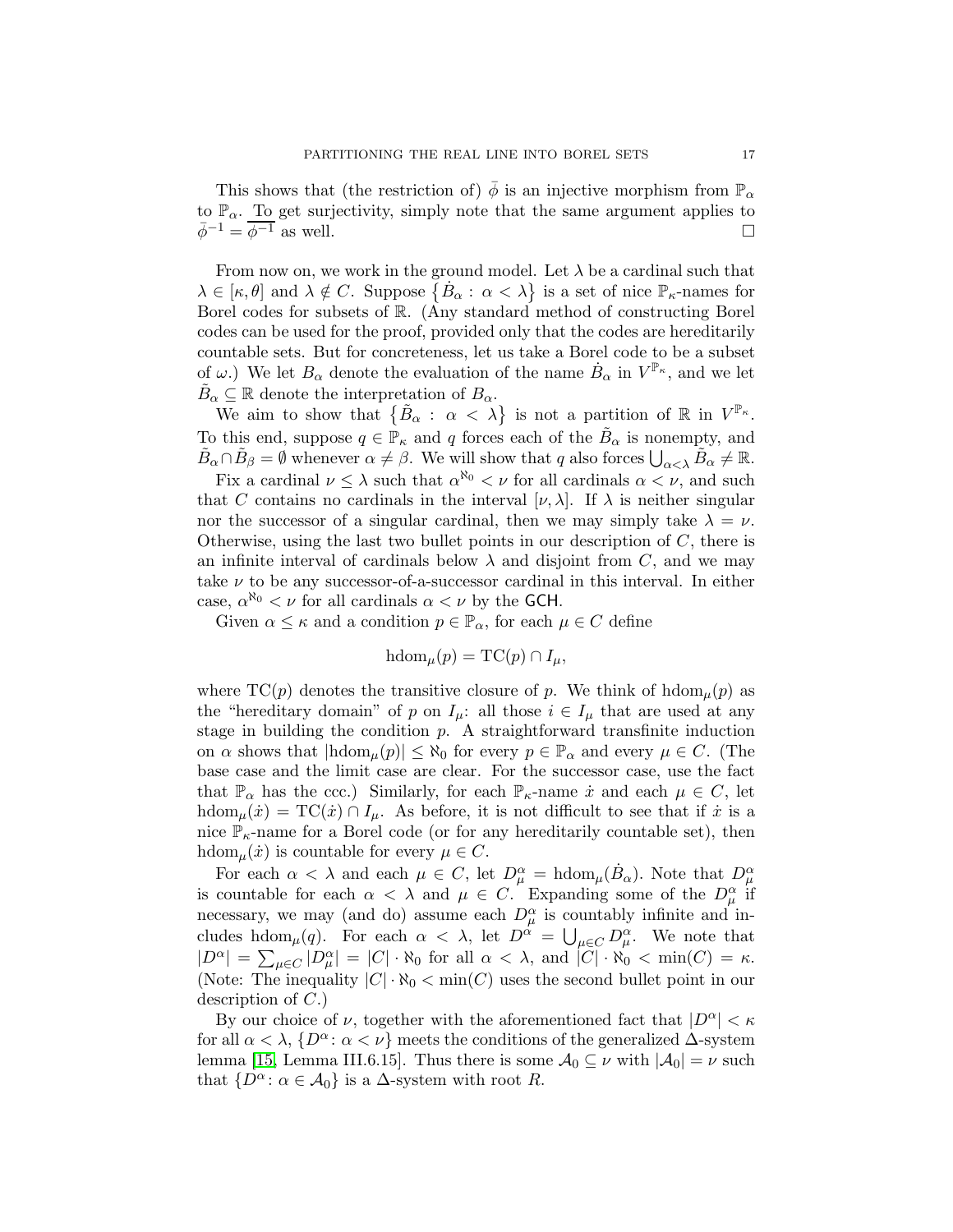Let  $\mathcal{A}_1 = \{ \alpha \in \mathcal{A}_0 \colon D_\mu^\alpha \setminus R = \emptyset \text{ for all } \mu \in C \text{ with } \mu < \lambda \}.$  For all  $\mu \in C$ ,  $\{D_{\mu}^{\alpha}\setminus R\colon \alpha\in\mathcal{A}_0\}$  is a *v*-size collection of pairwise disjoint subsets of  $I_{\mu}$ . If also  $\mu < \lambda$ , then  $\mu < \nu$  and it follows that  $D_{\mu}^{\alpha} \setminus R = \emptyset$  for all but (at most)  $\mu$ members of  $\mathcal{A}_0$ . Furthermore,  $|\{\mu \in C : \mu < \lambda\}| \leq |C| < \kappa < \nu$ . It follows that  $|\mathcal{A}_1| = \nu$ .

For each  $\alpha < \lambda$  and  $\mu \in C$ , fix a bijection  $\phi_{\mu}^{\alpha}: D_{\mu}^{\alpha} \to \omega$ , in such a way that  $\phi^{\alpha}_{\mu} \upharpoonright R = \phi^{\beta}_{\mu} \upharpoonright R$  for all  $\alpha, \beta < \lambda$ . For each  $\alpha, \beta < \lambda$  and  $\mu \in C$ , let  $\phi^{\alpha, \beta}_{\mu}$ be the involution of  $I_\mu$  given by

$$
\phi_{\mu}^{\alpha,\beta}(i) = \begin{cases} (\phi_{\mu}^{\beta})^{-1} \circ \phi_{\mu}^{\alpha}(i) & \text{if } i \in D_{\mu}^{\alpha} \\ (\phi_{\mu}^{\alpha})^{-1} \circ \phi_{\mu}^{\beta}(i) & \text{if } i \in D_{\mu}^{\beta}, \\ i & \text{otherwise.} \end{cases}
$$

This function is well defined, because  $D_{\mu}^{\alpha} \cap D_{\mu}^{\beta} = R$ , and  $(\phi_{\mu}^{\beta})^{-1} \circ \phi_{\mu}^{\alpha}(i) = i =$  $(\phi_{\mu}^{\alpha})^{-1} \circ \phi_{\mu}^{\beta}(i)$  whenever  $i \in R$ . This gives us a collection  $\left\{\phi_{\mu}^{\alpha,\beta} : \alpha, \beta < \lambda\right\}$ of involutions of  $I_{\mu}$  such that for any  $\alpha, \beta < \lambda$ ,

- $\circ \phi_{\mu}^{\alpha,\beta}$  maps  $D_{\mu}^{\alpha}$  onto  $D_{\mu}^{\beta}$  and  $D_{\mu}^{\beta}$  onto  $D_{\mu}^{\alpha}$ , but acts as the identity on the rest of  $I_{\mu}$ ,
- $\circ \phi_{\mu}^{\alpha,\beta}$  acts as the identity on  $R \cap I_{\mu}$ , and
- $\circ \varphi_{\mu}^{\alpha,\beta} = \varphi_{\mu}^{\gamma,\beta} \circ \varphi_{\mu}^{\alpha,\gamma} \text{ for any } \gamma < \lambda.$

For each  $\alpha, \beta < \lambda$ , let  $\phi^{\alpha, \beta}$  denote the product map  $\bigotimes_{\mu \in C} \phi^{\alpha, \beta}_{\mu}$  (that is, the map defined by setting  $\phi^{\alpha,\beta}(i) = \phi^{\alpha,\beta}_{\mu}(i)$  whenever  $i \in I_{\mu}$ ). This is an involution of *I*, and restricts to  $\phi_{\mu}^{\alpha,\beta}$  on each  $I_{\mu}$ . In particular, Lemma [3.11](#page-14-0) applies, and  $\bar{\phi}^{\alpha,\beta}$  | $\mathbb{P}_{\kappa}$  is an automorphism of  $\mathbb{P}_{\kappa}$  for each  $\alpha,\beta < \lambda$ .

**Lemma 3.12.** *There are at most*  $\kappa$  *nice*  $\mathbb{P}_{\kappa}$ *-names*  $\dot{x}$  *for subsets of*  $\omega$  *with the property that*  $hdom(\dot{x}) \subseteq D^0$ *.* 

*Proof.* For each  $\alpha \leq \kappa$ , let  $\mathbb{P}_{\alpha} \restriction D^0 = \{p \in \mathbb{P}_{\alpha} : \text{hdom}(p) \subseteq D^0 \}$ . We prove by transfinite induction on  $\alpha$  that for all  $\alpha \leq \kappa$ ,  $\left| \mathbb{P}_\alpha \restriction D^0 \right| \leq \kappa$  and there are  $\leq \kappa$  nice  $\mathbb{P}_{\alpha} \restriction D^0$ -names for subsets of  $\omega$ . Note that a nice  $\mathbb{P}_{\alpha} \restriction D^0$ -name for a subset of  $\omega$  is the same thing as a nice  $\mathbb{P}_{\alpha}$ -name  $\dot{x}$  for a subset of  $\omega$  with the property that  $\text{hdom}(\dot{x}) \subseteq D^0$ .

For the base case,  $\mathbb{P}_0 \restriction D^0$  is just the set of finite partial functions  $D^0 \to 2$ , so  $\left| \mathbb{P}_{\alpha} \right| D^0 = \aleph_0 \leq \kappa$  because  $D^0$  is countable. Because  $\mathbb{P}_0 \left| D^0 \right|$  has the ccc, there are  $\aleph_0$  nice  $\mathbb{P}_0 \restriction D^0$ -names for subsets of  $\omega$ .

For the other cases, fix  $\alpha \leq \kappa$ , and suppose  $\left| \mathbb{P}_{\xi} \right| D^{0} \right| \leq \kappa$  and there are  $\leq \kappa$  nice  $\mathbb{P}_{\xi} \restriction D^0$ -names for subsets of  $\omega$ , for all  $\xi < \alpha$ . A condition in  $\mathbb{P}^{\alpha} \restriction D^0$ is defined in the same way as a condition in  $\mathbb{P}^{\alpha}$ , except that we restrict the b in that definition to members of  $\mathbb{P}_{\gamma} \restriction D^0$ . Using the inductive hypothesis on  $\mathbb{P}_{\gamma} \restriction D^0$ -names, it follows that  $\left| \mathbb{P}_{\alpha} \restriction D^0 \right| \leq \kappa$ . Each nice  $\mathbb{P}_{\alpha} \restriction D^0$ -name  $\dot{x}$ for a subset of  $\omega$  has the form  $\dot{x} = \{ \langle n, p \rangle : p \in \mathcal{A}_n \}$ , where each  $\mathcal{A}_n$  is an antichain in  $\mathbb{P}_{\alpha} \restriction D^0$ . Because  $\mathbb{P}_{\alpha}$  has the ccc, each  $\mathcal{A}_n$  is countable. Thus there are  $\kappa^{\aleph_0} = \kappa$  names  $\dot{x}$  with this form.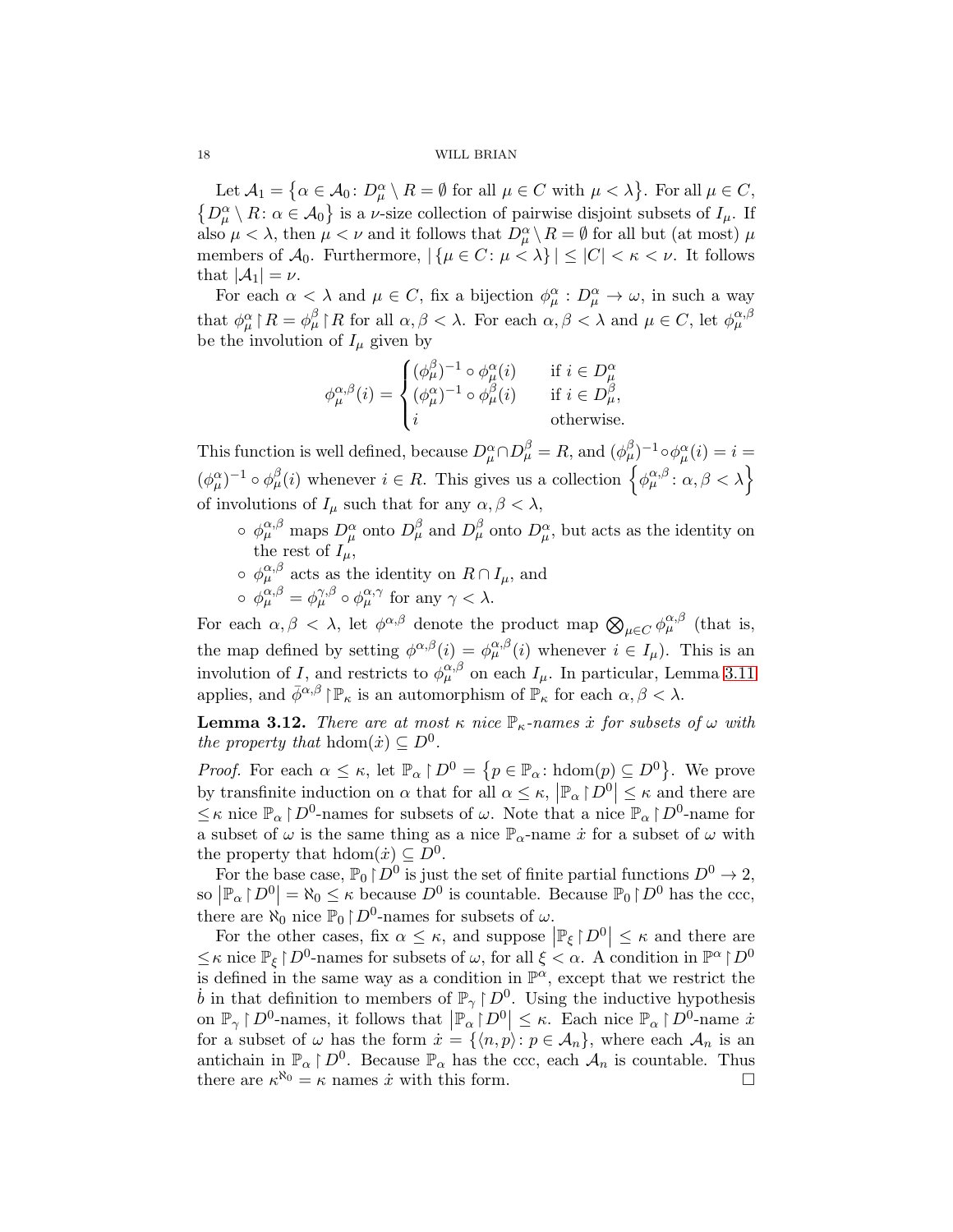In particular, there are  $\kappa$  nice  $\mathbb{P}_{\kappa}$ -names  $\dot{x}$  for subsets of  $\omega$  having the property that  $\text{hdom}(\dot{x}) \subseteq D^0$ . But for each  $\alpha \in \mathcal{A}_1$ ,  $\bar{\phi}^{\alpha,0}(\dot{B}_\alpha)$  is just such a name. By the pigeonhole principle, and the fact that  $\kappa < \nu$ , this implies that there is some  $\mathcal{A}_2 \subseteq \mathcal{A}_1$  with  $|\mathcal{A}_2| = \nu$  such that  $\bar{\phi}^{\alpha,0}(\dot{B}_\alpha) = \bar{\phi}^{\beta,0}(\dot{B}_\beta)$ whenever  $\alpha, \beta \in \mathcal{A}_2$ . Reindexing the  $\dot{B}_\alpha$ 's if necessary, we may (and do) assume  $0 \in \mathcal{A}_2$ .

We now proceed to define a new  $\mathbb{P}_{\kappa}$ -name  $\dot{B}_{\lambda}$  for a subset of  $\omega$ .

First, for all  $\mu \in C$  with  $\mu < \lambda$ , let  $D_{\mu}^{\lambda} = R \cap I_{\mu}$ . (Recall that  $D_{\mu}^{\alpha} \cap I_{\mu} \subseteq R$ whenever  $\mu \in C$  and  $\mu < \lambda$  and  $\alpha \in \mathcal{A}_1$ . Thus, in this case,  $D_{\mu}^{\lambda} \cap D_{\mu}^{\alpha} = R \cap I_{\mu}$ for all  $\alpha \in \mathcal{A}_1 \supseteq \mathcal{A}_2$ .) Next, for each  $\mu \in C$  with  $\mu > \lambda$ , let  $D_{\mu}^{\lambda}$  be a countable subset of  $I_\mu$  with  $D_\mu^\lambda \cap \bigcup \{D_\mu^\alpha : \alpha < \lambda\} = R \cap I_\mu$ , and with  $|D_\mu^\lambda \setminus R| = |D_\mu^0 \setminus R|$ . Some such set exists because  $\left|\bigcup \{D_{\mu}^{\alpha} : \alpha < \lambda\}\right| = \lambda < \mu = |I_{\mu}|$ , so we may take  $D_{\mu}^{\lambda}$  to be any subset (of the appropriate size) of  $I_{\mu} \setminus \bigcup \{D_{\mu}^{\alpha} : \alpha < \lambda\},\$ together with  $R \cap I_\mu$ .

For each  $\mu \in C$ , fix a bijection  $\phi_{\mu}^{\lambda}: D_{\mu}^{\lambda} \to \omega$  such that  $\phi_{\mu}^{\lambda} \upharpoonright R = \phi_{\mu}^{0} \upharpoonright R$ . For each  $\alpha < \lambda$  and  $\mu \in C$ , let  $\phi_{\mu}^{\alpha,\lambda}$  and  $\phi_{\mu}^{\lambda,\alpha}$  be the involutions of  $I_{\mu}$  defined just like the  $\phi_{\mu}^{\alpha,\beta}$  above, but using  $\phi_{\mu}^{\lambda}$  in place of  $\phi_{\mu}^{\beta}$ . This naturally extends the system of involutions described above: for any  $\alpha, \beta \leq \lambda$ ,

- $\circ \phi_{\mu}^{\alpha,\beta}$  maps  $D_{\mu}^{\alpha}$  onto  $D_{\mu}^{\beta}$  and  $D_{\mu}^{\beta}$  onto  $D_{\mu}^{\alpha}$ , but acts as the identity on the rest of  $I_{\mu}$ ,
- each  $\phi_{\mu}^{\alpha,\beta}$  acts as the identity on  $R \cap I_{\mu}$ , and
- $\circ \varphi_{\mu}^{\alpha,\beta} = \varphi_{\mu}^{\gamma,\beta} \circ \varphi_{\mu}^{\alpha,\gamma} \text{ for any } \gamma \leq \lambda.$

For each  $\alpha, \beta \leq \lambda$ , let  $\phi^{\alpha, \beta} = \bigotimes_{\mu \in C} \phi^{\alpha, \beta}_{\mu}$ . By Lemma [3.11,](#page-14-0)  $\bar{\phi}^{\alpha, \beta} \upharpoonright \mathbb{P}_{\kappa}$  is an automorphism of  $\mathbb{P}_{\kappa}$  for each  $\alpha, \beta \leq \lambda$ .

Because hdom $\mu(q) \subseteq R$  for all  $\mu$  and  $\phi^{0,\lambda}$  fixes  $R, \bar{\phi}^{0,\lambda}(q) = q$ . Recall

 $q \Vdash$  the evaluation  $B_0$  of  $\dot{B}_0$  codes a nonempty Borel subset of R.

Applying standard facts about automorphisms of forcing posets,

 $\bar{\phi}^{0,\lambda}(q) \Vdash$  the evaluation of  $\bar{\phi}^{0,\lambda}(\dot{B}_{\lambda})$  codes a nonempty Borel subset of R.

Let  $B_\lambda$  denote the evaluation of  $\dot{B}_\lambda$  in  $V^{\mathbb{P}_\kappa}$ , and let  $\tilde{B}_\lambda$  be the Borel set that it codes. So, in particular, the displayed statement above implies that  $q = \bar{\phi}^{0,\lambda}(q) \Vdash \tilde{B}_{\lambda} \neq \emptyset$ . To show  $q \Vdash \bigcup_{\alpha < \lambda} \tilde{B}_{\alpha} \neq \mathbb{R}$ , it now suffices to show  $q \Vdash \tilde{B}_{\lambda} \cap \tilde{B}_{\beta} = \emptyset$  for all  $\beta < \lambda$ .

Fix  $\beta < \lambda$ . By our choice of the sets  $D_{\mu}^{\lambda}$ , we have  $D_{\mu}^{\lambda} \cap D_{\mu}^{\beta} \subseteq R$  for all  $\mu \in C$ , and therefore  $D^{\lambda} \cap D^{\beta} \subseteq R$ . Because  $\{D^{\alpha} \colon \alpha \in A_2\}$  is a  $\Delta$ -system of size  $\nu$ , and because  $|D^{\beta}| \leq |C| \cdot \aleph_0 < \kappa < \nu$ , there is some  $\alpha \in \mathcal{A}_2$  with  $D^{\alpha} \cap D^{\beta} \subseteq R$  (regardless of whether  $\beta \in \mathcal{A}_2$ ). Fix some such  $\alpha$ .

Note that  $\phi^{\alpha,\lambda}$  sends  $D^{\alpha}$  to  $D^{\lambda}$ , while acting as the identity on  $D^{\beta}$ . And because  $0, \alpha \in \mathcal{A}_2$ , our choice of  $\mathcal{A}_2$  implies  $\bar{\phi}^{0,\alpha}(\dot{B}_0) = \dot{B}_\alpha$ . It follows that

$$
\bar{\phi}^{\alpha,\lambda}(\dot{B}_{\alpha}) = \bar{\phi}^{\alpha,\lambda} \circ \bar{\phi}^{0,\alpha}(\dot{B}_0) = \bar{\phi}^{0,\lambda}(\dot{B}_0) = \dot{B}_{\lambda},
$$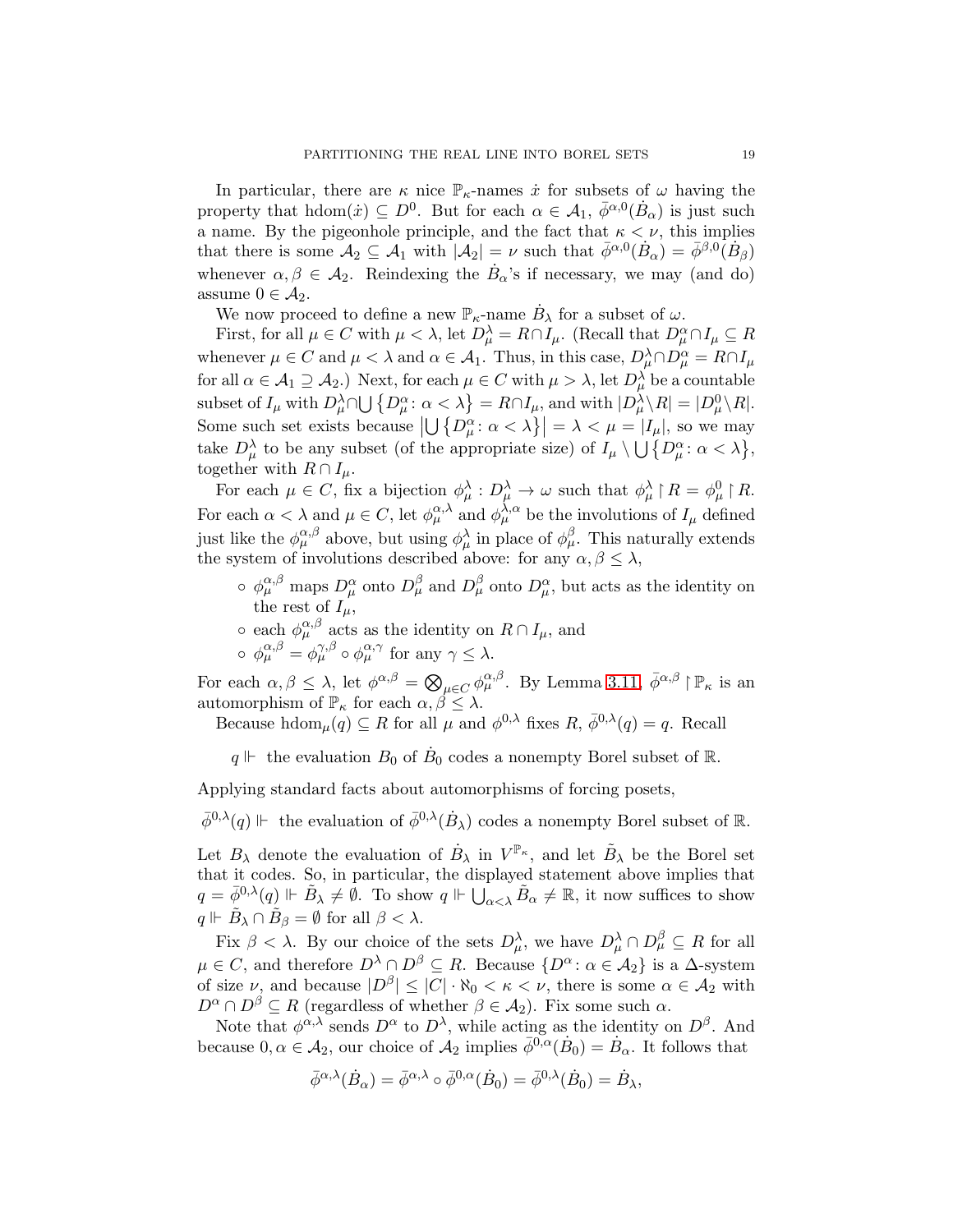while  $\bar{\phi}^{\alpha,\lambda}(\dot{B}_{\beta}) = \dot{B}_{\beta}$ . But

 $q \Vdash B_{\alpha}$  and  $B_{\beta}$  code disjoint Borel sets.

Applying the automorphism  $\bar{\phi}^{\alpha,\lambda}$  of  $\mathbb{P}_{\kappa}$ ,

 $\bar{\phi}^{\alpha,\lambda}(q) = q \Vdash B_{\lambda}$  and  $B_{\beta}$  code disjoint Borel sets.

Because  $\beta$  was arbitrary, this shows that  $q \Vdash \tilde{B}_{\lambda} \cap \tilde{B}_{\beta} = \emptyset$  for all  $\beta < \lambda$ . In other words,  $q \Vdash \bigcup_{\alpha < \lambda} \tilde{B}_{\alpha} \neq \mathbb{R}$ .

Note that Theorem [3.2](#page-8-1) only gives us models in which  $\hat{\mathfrak{n}}$  is regular and  $|\mathfrak{sp}(\text{closed})| \leq \hat{\mathfrak{n}}$ . Both of these are merely artifacts of the proof: neither need be true of sp(closed) in general. As mentioned near the end of Section 2, it is possible that  $\mathfrak{d} = \mathfrak{c} = \kappa$  for some singular cardinal  $\kappa$  of uncountable cofinality, and this makes  $\mathfrak{n} = \kappa$  also. And of course, Theorem [3.1](#page-6-0) shows it is possible to have  $|\mathfrak{sp}(\text{closed})| > \hat{\mathfrak{n}}$ .

Theorem [3.2](#page-8-1) also cannot produce a model in which  $\mathfrak{sp}(\text{closed}) \cap \kappa$  is unbounded for a regular limit cardinal  $\kappa$ . Theorem [3.1](#page-6-0) implies that this is possible, but in such a case automatically gives  $\kappa \in \mathfrak{sp}(\text{closed})$ . This suggests the following question:

Question 3.13. *Is* sp(closed) *or* sp(Borel) *closed under regular limits?*

We also do not know whether our final condition on  $C$  is an artifact of the proof.

Question 3.14. *Is it consistent that*  $\aleph_{\omega} \in \mathfrak{sp}(closed)$  *but*  $\aleph_{\omega+1} \notin \mathfrak{sp}(closed)$ *? What about* sp(*Borel*)*?*

For any pointclass Γ, define

 $\mathfrak{sp}(\Gamma) = \{ |\mathcal{P}| > \aleph_0 : \mathcal{P} \text{ is a partition of } \mathbb{R} \text{ into sets in } \Gamma \}.$ 

To strengthen Theorem [3.2,](#page-8-1) we could replace sp(Borel) in the conclusion of the theorem with  $\mathfrak{sp}(\Gamma)$  for some pointclass  $\Gamma$  strictly containing the Borel sets. The ultimate result in this direction would be to take  $\Gamma = OD(\mathbb{R})$ , since this is essentially the largest pointclass of interest from a descriptive point of view.

While we have chosen to focus on  $\mathfrak{sp}(\text{Borel})$  and  $\mathfrak{sp}(\text{closed})$  until now, let us observe that minor modifications to the proof of Theorem [3.2](#page-8-1) will give a proof of the stronger version, where  $\mathfrak{sp}(\text{Borel})$  is replaced by  $\mathfrak{sp}(\text{OD}(\mathbb{R}))$  in the conclusion. Consequently, Corollaries [3.4](#page-8-2) and [3.5](#page-8-3) also can be strengthened by replacing  $\mathfrak{sp}(\text{Borel})$  with  $\mathfrak{sp}(\text{OD}(\mathbb{R}))$ . This has the interesting consequence that large cardinals do not imply the existence of a partition of  $\mathbb R$  into  $\aleph_2$ projective sets. This consequence is already known, by the work of Blass [\[2\]](#page-20-3) mentioned at the start of this section.

We close with three more open questions.

Question 3.15. *Is*  $\mathfrak{sp}(\text{Borel}) = \mathfrak{sp}(\text{OD}(\mathbb{R}))$ ?

Question 3.16. *Given*  $\alpha < \omega_1$ , *is it consistent that*  $\mathfrak{sp}(\Pi_\alpha^0) \neq \mathfrak{sp}(\Pi_{\alpha+1}^0)^2$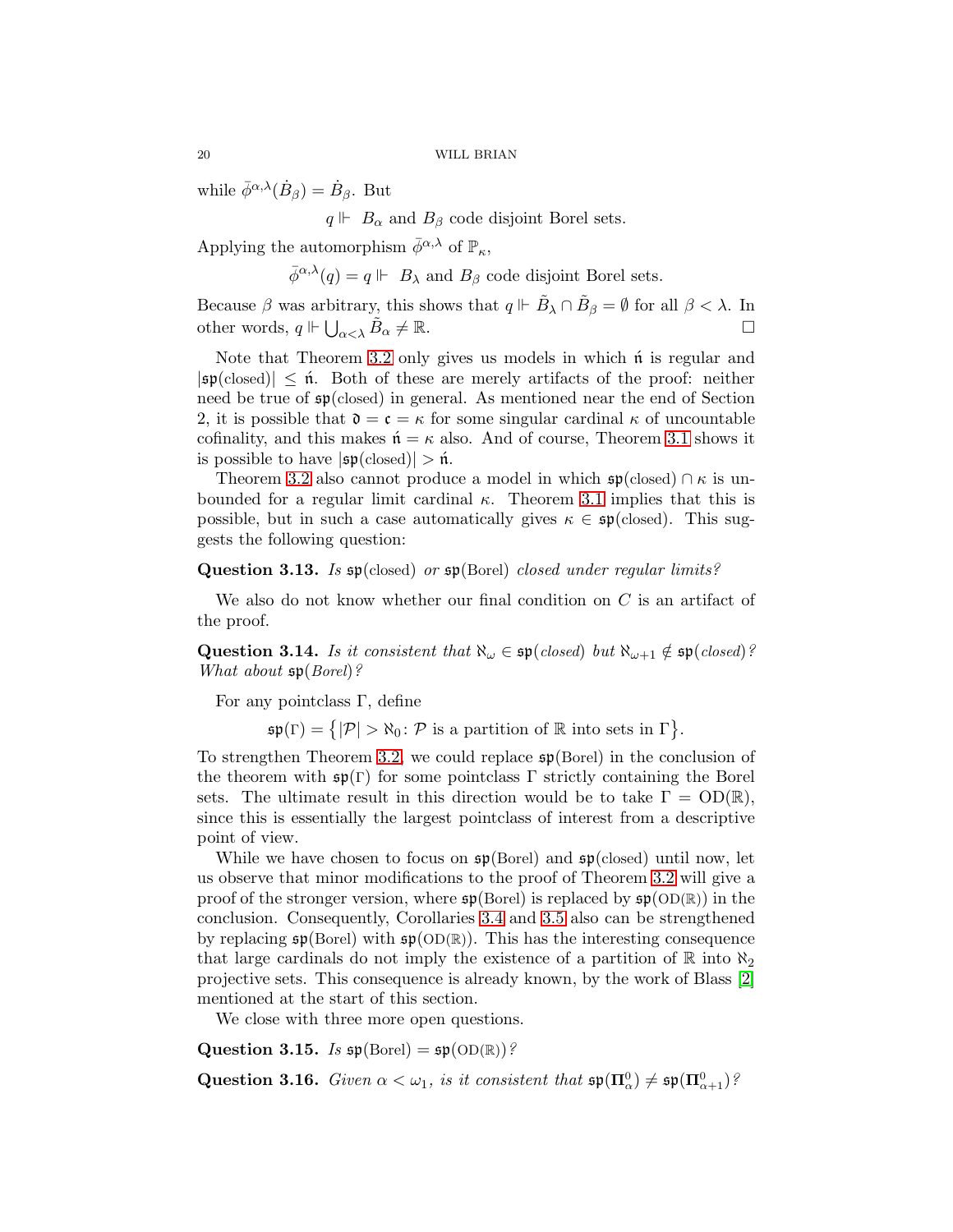The answer to this question is currently known for  $\alpha = 1, 2$ . For  $\alpha = 1$ , Miller proved the consistency of  $\mathfrak{sp}(\Pi_1^0) \neq \mathfrak{sp}(\Pi_2^0)$  (i.e.,  $\mathfrak{sp}(\text{closed}) \neq \mathfrak{sp}(G_\delta)$ ) by constructing a model with  $\aleph_1 = \text{cov}(\mathcal{M}) < \hat{\mathfrak{n}}$  [\[16,](#page-20-8) Theorem 5]. This shows  $\mathfrak{sp}(\text{closed}) \neq \mathfrak{sp}(G_{\delta})$ , because if  $\aleph_1 = \text{cov}(\mathcal{M})$ , then  $\aleph_1 \in \mathfrak{sp}(G_{\delta})$ . (Proof: if  $\{F_\alpha: \alpha < \omega_1\}$  is a collection of closed nowhere dense sets covering  $\mathbb{R}$ , then  $\{F_{\alpha} \setminus \bigcup_{\xi < \alpha} : \alpha < \omega_1\}$  is a partition of  $\mathbb{R}$  into  $G_{\delta}$  sets.) For  $\alpha = 2$ , the consistency of  $\mathfrak{sp}(\Pi_2^0) \neq \mathfrak{sp}(\Pi_3^0)$  (i.e.,  $\mathfrak{sp}(G_\delta) \neq \mathfrak{sp}(F_{\sigma\delta})$ ) follows from Hausdorff's theorem that  $\aleph_1 \in \mathfrak{sp}(\Pi_3^0)$ , together with a result of Fremlin and Shelah [\[9\]](#page-20-17) stating that  $\min(\mathfrak{sp}(\Pi_2^0)) \geq \text{cov}(\mathcal{M}).$ 

Question 3.17. *Is it consistent that*  $\mathfrak{sp}(\text{closed}) \neq \mathfrak{sp}(G_{\delta})$  *and*  $\mathfrak{cov}(\mathcal{M}) > \aleph_1?$ 

#### **REFERENCES**

- <span id="page-20-12"></span>[1] T. Banakh, "Are the Sierpinski cardinal  $\hat{\mathfrak{n}}$  and its measure modification  $\hat{\mathfrak{m}}$  equal to some known small uncountable cardinals?" MathOverflow question 285780 (2017), mathoverflow.net/questions/285780.
- <span id="page-20-3"></span>[2] A. R. Blass, "Simple cardinal characteristics of the continuum," in Haim Judah (ed.) *Set Theory of the Reals*, vol. 6 of Israel Mathematical Conferences Proceedings, pp. 63–90. American Mathematical Society, Provindence (1993).
- <span id="page-20-1"></span>[3] J. Brendle, "Mad families and iteration theory," in *Logic and Algebra*, Contemporary Mathematics 302, American Mathematical Society, Providence, RI (2002), pp. 1–31.
- <span id="page-20-13"></span>[4] J. Brendle, "The almost-disjointness number may have countable cofinality," *Transactions of the American Mathematical Society* 355(7) (2003), pp. 2633–2649.
- <span id="page-20-15"></span>[5] W. Brian and A. W. Miller, "Partitions of  $2^{\omega}$  and completely ultrametrizable spaces," *Topology and its Applications* 184 (2015), pp. 61–71.
- <span id="page-20-4"></span>[6] V. Fischer and S. Shelah, "The spectrum of independence," *Archive for Mathematical Logic* 58 (2019), pp. 877–884.
- <span id="page-20-6"></span><span id="page-20-5"></span>[7] V. Fischer and S. Shelah, "The spectrum of independence II," unpublished preprint.
- [8] V. Fischer, "Maximal cofinitary groups revisited," *Mathematical Logic Quarterly* 61 (2015), pp. 367–379.
- <span id="page-20-17"></span>[9] D. Fremlin and S. Shelah, "On partitions of the real line," *Israel Journal of Mathematics* 32 (1979), pp. 299–304.
- <span id="page-20-0"></span>[10] F. Hausdorff, "Summen von ℵ<sup>1</sup> Mengen," *Fundamenta Mathematicae* 26(1) (1936), pp. 241–255.
- <span id="page-20-2"></span>[11] S. S. Hechler, "Short complete nested sequences in  $\beta\mathbb{N}\setminus\mathbb{N}$  and small maximal almostdisjoint families," *General Topology and Its Applications* 2 (1972), pp. 139–149.
- <span id="page-20-10"></span>[12] M. Hrušák, "Another  $\Diamond$ -like principle," *Fundamenta Mathematicae* 167(3) (2001), pp. 277–289.
- <span id="page-20-11"></span>[13] M. Hrušák, "Life in the Sacks model," *Acta Universitatis Carolinae, Mathematica et Physica* 42(2) (2001), pp. 43–58.
- <span id="page-20-7"></span>[14] A. Kechris, *Classical Descriptive Set Theory*, Graduate Texts in Mathematics, vol. 156, Springer-Verlag, 1995.
- <span id="page-20-16"></span>[15] K. Kunen, *Set Theory: an Introduction to Independence Proofs*. Studies in Logic and the Foundations of Mathematics, vol. 102. Elsevier, Amsterdam, 1980.
- <span id="page-20-8"></span>[16] A. W. Miller, "Covering  $2^{\omega}$  with  $\omega_1$  disjoint closed sets," in *The Kleene Symposium*, eds. J. Barwise, H. J. Keisler, and K. Kunen, North-Holland (1980), pp. 415–421.
- <span id="page-20-14"></span>[17] A. W. Miller, "Infinite combinatorics and definability," *Annals of Pure and Applied Logic* 41 (1989), pp. 179–203.
- <span id="page-20-9"></span>[18] L. Newelski, "On partitions of the real line into compact sets," *Journal of Symbolic Logic* 52 (1987), pp. 353–359.